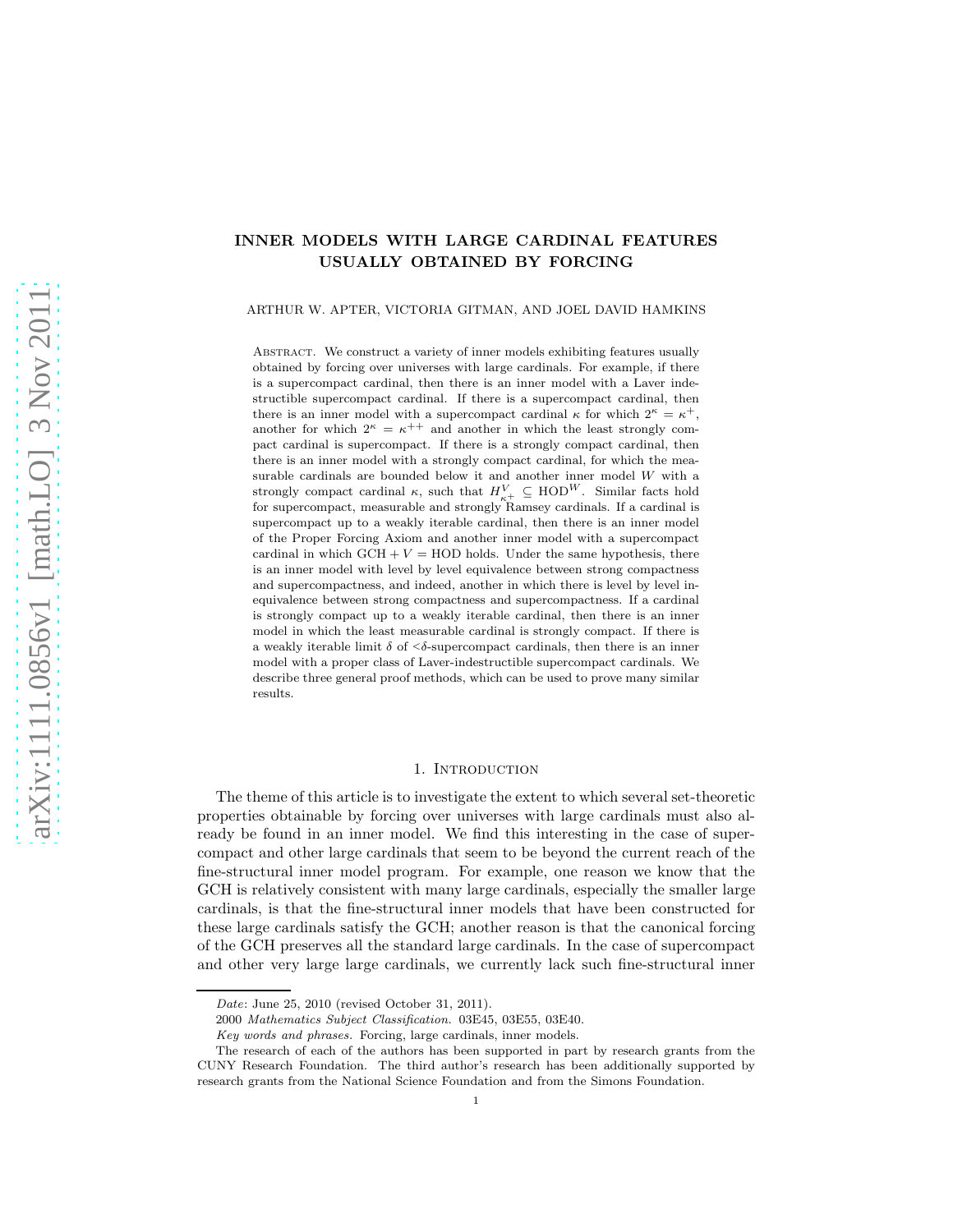models and therefore have relied on the forcing argument alone when showing relative consistency with the GCH. It seems quite natural to inquire, without insisting on fine structure, whether these cardinals nevertheless have an inner model with the GCH.

<span id="page-1-0"></span>Test Question 1. If there is a supercompact cardinal, then must there be an inner model with a supercompact cardinal in which the GCH also holds?

<span id="page-1-1"></span>Test Question 2. If there is a supercompact cardinal, then must there be an inner model with a supercompact cardinal  $\kappa$  such that  $2^{\kappa} = \kappa^+$ ?

<span id="page-1-2"></span>Test Question 3. If there is a supercompact cardinal, then must there be an inner model with a supercompact cardinal  $\kappa$  such that  $2^{\kappa} > \kappa^+$ ?

These questions are addressed by our Theorems [14](#page-6-0) and [25.](#page-18-0) We regard these test questions and the others we are about to introduce as stand-ins for their numerous variations, asking of a particular set-theoretic assertion known to be forceable over a universe with large cardinals, whether it must hold already in an inner model whenever such large cardinals exist. The questions therefore concern what we describe as the internal consistency strength of the relevant assertions, a concept we presently explain. Following ideas of Sy Friedman [\[Fri06\]](#page-24-0), let us say that an assertion  $\varphi$  is *internally consistent* if it holds in an inner model, that is, if there is a transitive class model of ZFC, containing all the ordinals, in which  $\varphi$  is true. In this general form, an assertion of internal consistency is a second-order assertion, expressible in GBC set theory (as are our test questions); nevertheless, it turns out that many interesting affirmative instances of internal consistency are expressible in the first-order language of set theory, when the relevant inner model is a definable class, and as a result much of the analysis of internal consistency can be carried out in first-order ZFC. One may measure what we refer to as the *internal consistency strength* of an assertion  $\varphi$  by the hypothesis necessary to prove that  $\varphi$  holds in an inner model. Specifically, we say that the internal consistency strength of  $\varphi$ is bounded above by a large cardinal or other hypothesis  $\psi$ , if we can prove from  $ZFC+\psi$  that there is an inner model of  $\varphi$ ; in other words, if we can argue from the truth of  $\psi$  to the existence of an inner model of  $\varphi$ . Two statements are *internallyequiconsistent* if each of them proves the existence of an inner model of the other. It follows that the internal consistency strength of an assertion is at least as great as the ordinary consistency strength of that assertion, and the interesting phenomenon here is that internal consistency strength can sometimes exceed ordinary consistency strength. For example, although the hypothesis  $\varphi$  asserting "there is a measurable cardinal and CH fails" is equiconsistent with a measurable cardinal, because it is easily forced over any model with a measurable cardinal, nevertheless the internal consistency strength of  $\varphi$ , assuming consistency, is strictly larger than a measurable cardinal, because there are models having a measurable cardinal in which there is no inner model satisfying  $\varphi$ . For example, in the canonical model  $L[\mu]$  for a single measurable cardinal, every inner model with a measurable cardinal contains an iterate of  $L[\mu]$  and therefore agrees that CH holds. So one needs more than just a measurable cardinal in order to ensure that there is an inner model with a measurable cardinal in which CH fails.

With this sense of internal consistency strength, the reader may observe that our test questions exactly inquire about the internal consistency strength of their conclusions. For instance, Test Questions [1,](#page-1-0) [2](#page-1-1) and [3](#page-1-2) inquire whether the internal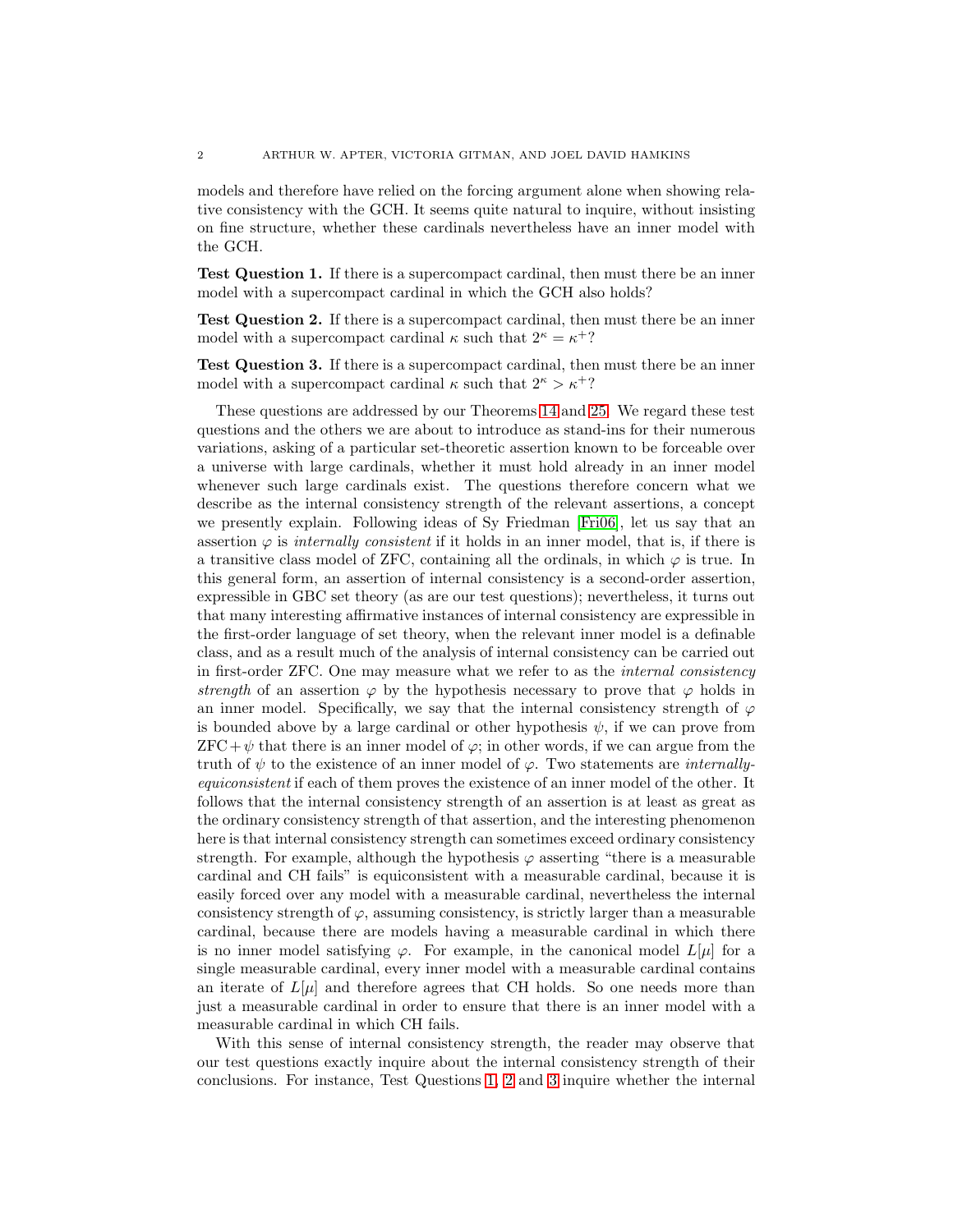consistency strength of a supercompact cardinal plus the corresponding amount of the GCH or its negation is bounded above by and hence internally-equiconsistent with the existence of a supercompact cardinal.

In several of our answers, the inner models we provide will also exhibit additional nice features; for example, in some cases we shall produce for every cardinal  $\theta$ an inner model W satisfying the desired assertion, but also having  $W^{\theta} \subseteq W$ . These answers therefore provide an especially strong form of internal consistency, and it would be interesting to investigate the extent to which the strong internal consistency strength of an assertion can exceed its internal consistency strength, which as we have mentioned is already known sometimes to exceed its ordinary consistency strength.

Let us continue with a few more test questions that we shall use to frame our later discussion. Forcing, of course, can also achieve large cardinal properties that we do not expect to hold in the fine-structural inner models. For example, Laver [\[Lav78\]](#page-24-1) famously proved that after his forcing preparation, any supercompact cardinal κ is made (*Laver* ) *indestructible*, meaning that it remains supercompact after any further  $\lt k$ -directed closed forcing. In contrast, large cardinals are typically destructible over their fine-structural inner models (for example, see [\[Ham94,](#page-24-2) Theorem 1.1], and observe that the argument generalizes to many of the other fine-structural inner models; the crucial property needed is that the embeddings of the forcing extensions of the fine-structural model should lift ground model embeddings). Nevertheless, giving up the fine-structure, we may still ask for indestructibility in an inner model.

<span id="page-2-0"></span>Test Question 4. If there is a supercompact cardinal, then must there be an inner model with an indestructible supercompact cardinal?

We answer this question in Theorem [8.](#page-4-0) For another example, recall that Baum-gartner [\[Bau84\]](#page-24-3) proved that if  $\kappa$  is a supercompact cardinal, then there is a forcing extension satisfying the Proper Forcing Axiom (PFA). We inquire whether there must in fact be an inner model satisfying the PFA:

<span id="page-2-3"></span>Test Question 5. If there is a supercompact cardinal, then must there be an inner model satisfying the Proper Forcing Axiom?

This question is addressed by Theorem [23,](#page-17-0) using a stronger hypothesis. Next, we inquire the extent to which there must be inner models  $W$  having a very rich  $HOD^{W}$ . With class forcing, one can easily force  $V = HOD$  while preserving all of the most well-known large cardinal notions, and of course, one finds  $V = \text{HOD}$  in the canonical inner models of large cardinals. Must there also be such inner models for the very large large cardinals?

<span id="page-2-1"></span>Test Question 6. If there is a supercompact cardinal, then must there be an inner model with a supercompact cardinal satisfying  $V = HOD$ ?

Since one may easily force to make any particular set A definable in a forcing extension by forcing that preserves all the usual large cardinals, another version of this question inquires:

<span id="page-2-2"></span>**Test Question 7.** If there is a supercompact cardinal, then for every set  $A$ , must there be an inner model W with a supercompact cardinal such that  $A \in \text{HOD}^W$ ?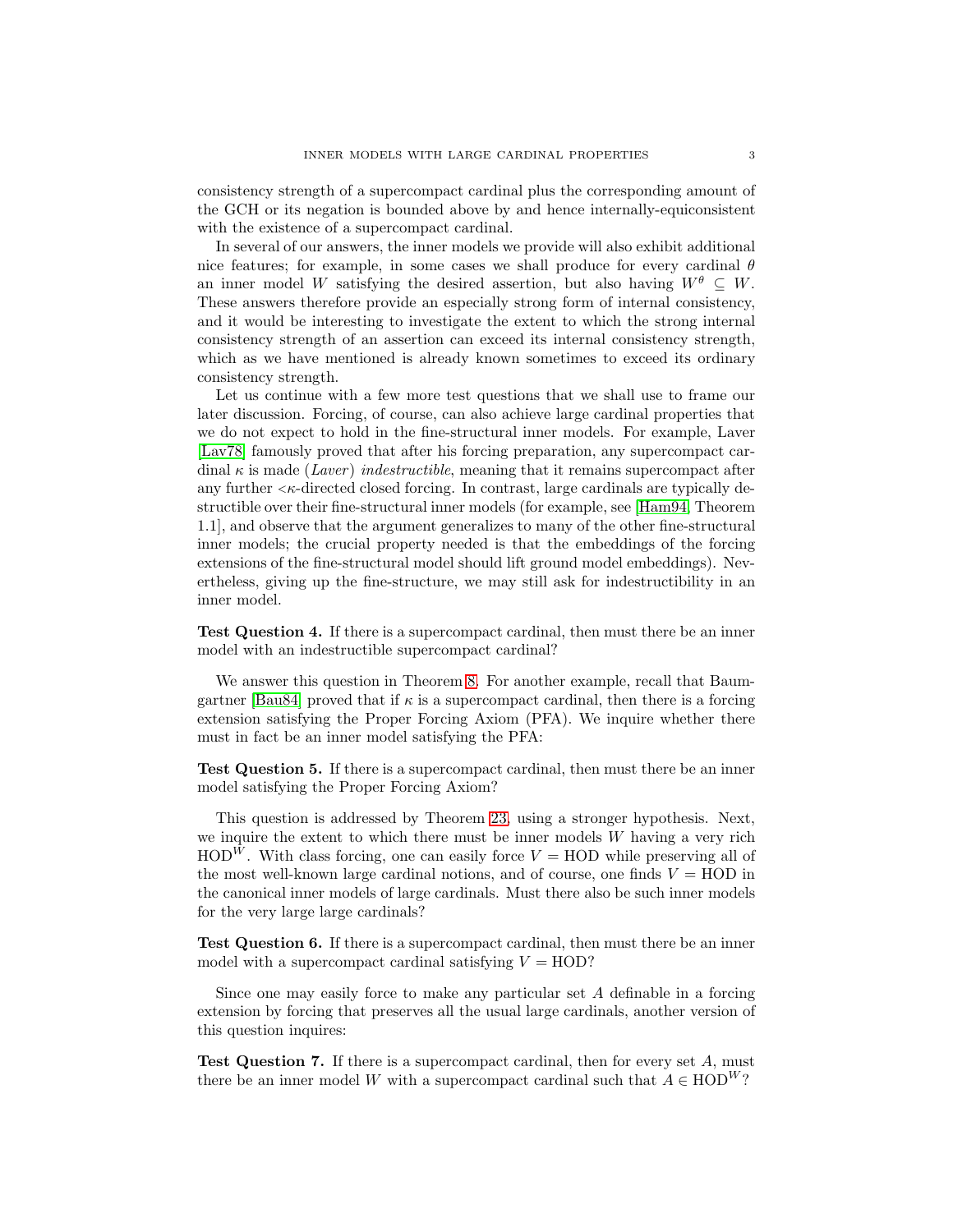These questions are addressed by our Theorems [15](#page-7-0) and [25.](#page-18-0) One may similarly inquire, if there is a measurable cardinal, then does every set A have an inner model with a measurable cardinal in which  $A \in \text{HOD}^W$ ? What of other large cardinal notions? What if one restricts to  $A \in H_{\kappa+}$ ? There is an enormous family of such questions surrounding the HODs of inner models. Furthermore, apart from large cardinals, for which sets A is there an inner model W with  $A \in \text{HOD}^W$ ? There are numerous variants of this question.

More generally, whenever a feature is provably forceable in the presence of a certain large cardinal, then we ask: is there already an inner model with that feature? How robust can these inner models be?

Before continuing, we fix some terminology. Suppose  $\kappa$  is a regular cardinal. A forcing notion is <sup>&</sup>lt;κ*-directed closed* when any directed subset of it of size less than  $\kappa$  has a lower bound. (This is what Laver in [\[Lav78\]](#page-24-1) refers to as  $\kappa$ -directed *closed.*) A forcing notion is  $\leq$ κ*-closed* if any decreasing chain of length less than or equal to  $\kappa$  has a lower bound. A forcing notion is  $\leq \kappa$ -strategically closed if in the game of length  $\kappa + 1$  in which two players alternately select conditions from it to construct a descending  $(\kappa + 1)$ -sequence, with the second player playing at limit stages, the second player has a strategy that allows her always to continue playing. A forcing notion is  $\langle \kappa\text{-}strategy \text{ }lbrace\text{ }x\text{ } \text{ }rel\text{ }$  in the game of length  $\kappa$  in which two players alternately select conditions from it to construct a descending  $\kappa$ -sequence, with the second player playing at limit stages, the second player has a strategy that allows her always to continue playing. If a poset  $\mathbb P$  is  $\leq \kappa$ -closed, then it is also  $\leq \kappa$ -strategically closed. If  $\lambda$  is an ordinal, then Add $(\kappa, \lambda)$  is the standard poset for adding  $\lambda$  many Cohen subsets to  $\kappa$ . A Boolean algebra  $\mathbb B$  is ( $\lambda$ , 2)*-distributive* if the distributive law:  $\int_{\alpha < \lambda} u_{\alpha,0} \vee u_{\alpha,1} = \bigvee_{f \in 2^{\lambda}} \int_{\alpha < \lambda} u_{\alpha,f(\alpha)}$ holds. Equivalently, a Boolean algebra is  $(\lambda, 2)$ -distributive if every  $f : \lambda \to 2$  in the generic extension by B is in the ground model. The theory ZFC<sup>−</sup> consists of the standard ZFC axioms without the powerset axiom and with the replacement scheme replaced by the collection scheme (see [\[GHJ\]](#page-24-4) for the significance of choosing collection over replacement). A transitive set  $M \models \text{ZFC}^-$  is a  $\kappa$ -model if  $|M| = \kappa$ ,  $\kappa \in M$  and  $M^{<\kappa} \subseteq M$ . An elementary embedding  $j : M \to N$  is said to *lift* to another elementary embedding  $j^* : M^* \to N^*$ , where  $M \subseteq M^*$  and  $N \subseteq N^*$ , if the two embeddings agree on the smaller domain, i.e.  $j^* \restriction M = j$ . An elementary embedding  $j : M \to N$  having critical point  $\kappa$  is  $\kappa$ -*powerset preserving* if M and N have the same subsets of  $\kappa$ . A cardinal  $\kappa$  is *strongly Ramsey* if every  $A \subseteq \kappa$  is contained in a  $\kappa$ -model M for which there exists a  $\kappa$ -powerset preserving elementary embedding  $j : M \to N$ .

#### 2. Three Proof Methods

<span id="page-3-0"></span>In order best to introduce our methods, which we view as the main contribution of this article, we shall begin with Test Question [4,](#page-2-0) which is answered by Theorem [8](#page-4-0) below. We shall give three different arguments with this conclusion, using different proof methods (our third method will prove a slightly weaker result, because it requires a slightly stronger hypothesis). These methods are robust enough directly to answer many variants of the test questions. In Sections [4](#page-16-0) and [5,](#page-21-0) we describe how some further modifications of the methods enable them to prove additional related results.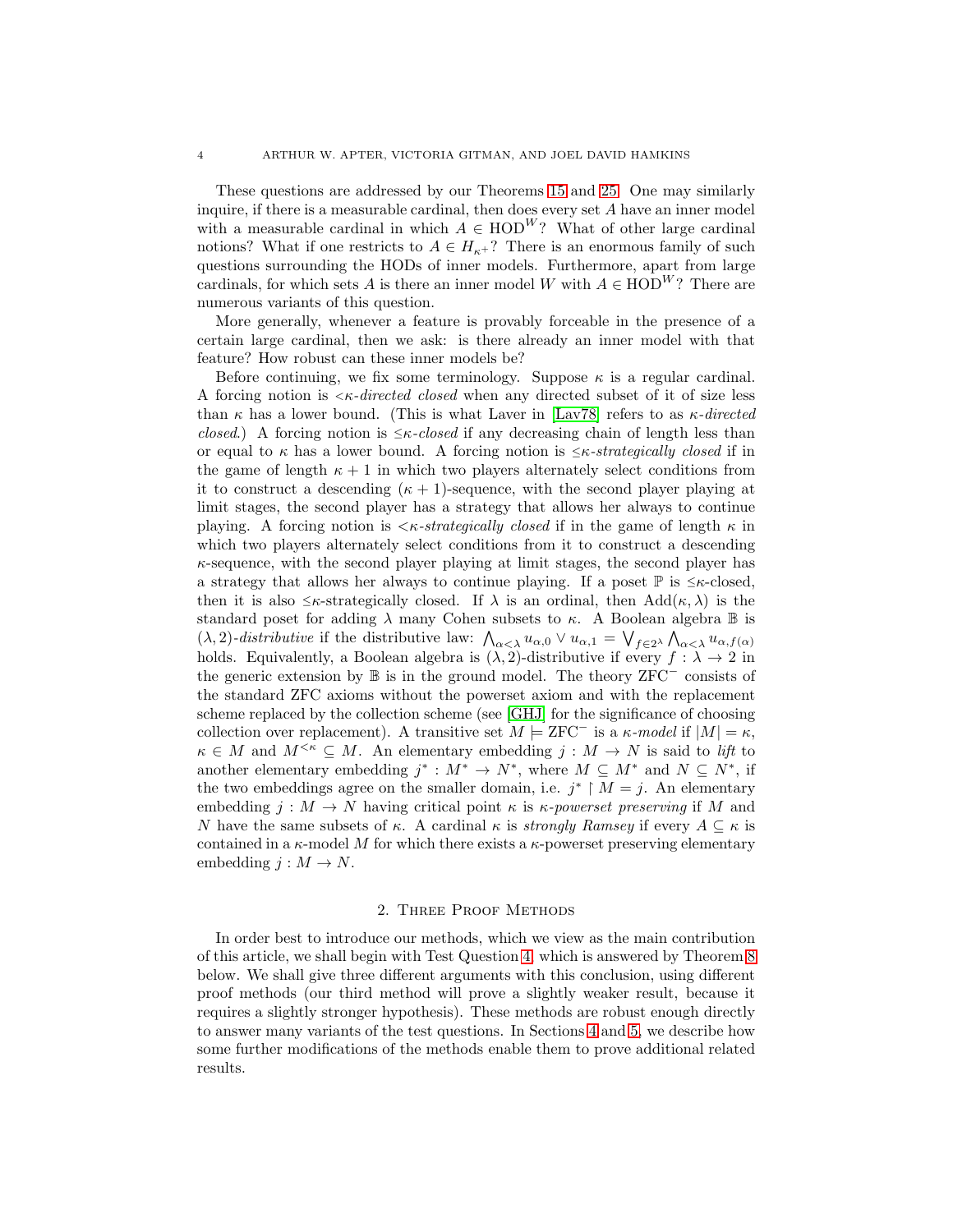<span id="page-4-0"></span>Theorem 8. *If there is a supercompact cardinal, then there is an inner model with an indestructible supercompact cardinal.*

The first proof makes use of an observation of Hamkins and Seabold involving Boolean ultrapowers (see [\[HS\]](#page-24-5)), which is essentially encapsulated in Theorems [10](#page-4-1) and [11.](#page-5-0)

**Definition 9.** A forcing notion  $\mathbb{P}$  is  $\lt k$ -friendly if for every  $\gamma \lt \kappa$ , there is a condition  $p \in \mathbb{P}$  below which the restricted forcing  $\mathbb{P} \restriction p$  adds no subsets to  $\gamma$ .

<span id="page-4-1"></span>Theorem 10 (Hamkins, Seabold [\[HS\]](#page-24-5)). *If* κ *is a strongly compact cardinal and* P *is a* <sup>&</sup>lt;κ*-friendly notion of forcing, then there is an inner model* W *satisfying every sentence forced by* P *over* V *.*

*Proof.* The proof uses Boolean ultrapowers (see [\[HS\]](#page-24-5) for a full account). To make this paper self-contained, we shall review the method. Suppose that  $\mathbb B$  is the complete Boolean algebra corresponding to the forcing notion  $\mathbb{P}$ . Let  $V^{\mathbb{B}}$  be the usual class of B-names, endowed as a Boolean-valued structure by the usual recursive definition of the Boolean values  $\llbracket \varphi \rrbracket$  for every assertion  $\varphi$  in the forcing language. Now suppose that  $U \subseteq \mathbb{B}$  is an ultrafilter, not necessarily generic in any sense, and define the equivalence relation  $\sigma =_U \tau \iff \mathcal{V} = \tau \in U$ . When U is not V-generic, this relation is not the same as  $val(\sigma, U) = val(\tau, U)$ . Nevertheless, the relation  $\sigma \in U \tau \iff \llbracket \sigma \in \tau \rrbracket \in U$  is well-defined with respect to  $=_U$ , and we may form the quotient structure  $V^{\mathbb{B}}/U$  as the collection of (Scott's trick reduced) equivalence classes  $[\tau]_U$ . The relation  $\in_U$  is set-like, because whenever  $\sigma \in_U \tau$ , then  $\sigma$  is  $=U$  equivalent to a mixture of the names in the domain of  $\tau$ , and there are only set many such mixtures. One can easily establish Los' theorem that  $V^{\mathbb{B}}/U \models \varphi[[\tau]_U] \iff [\varphi(\tau) \mathbb{I} \in U$ . In particular, any statement  $\varphi$  that is forced by 1 will be true in  $V^{\mathbb{B}}/U$ . Thus, since U is in V, we have produced in V a class model  $V^{\mathbb{B}}/U$  satisfying the desired theory; but there is no reason so far to suppose that this model is well-founded.

In order to find an ultrafilter U for which  $V^{\mathbb{B}}/U$  is well-founded, we shall make use of our assumption that  $\mathbb P$  and hence also  $\mathbb B$  is  $\lt \kappa$ -friendly for a strongly compact cardinal  $\kappa$ . Just as with classical powerset ultrapowers, the structure  $V^{\mathbb{B}}/U$  is well-founded if and only if U is countably complete (see [\[HS\]](#page-24-5)). Next, consider any  $\theta \geq |\mathbb{B}|$ and let  $j: V \to M$  be a  $\theta$ -strong compactness embedding, so that  $j " \mathbb{B} \subseteq s \in M$ for some  $s \in M$  with  $|s|^M < j(\kappa)$ . Since  $j(\mathbb{B})$  is  $\lt j(\kappa)$ -friendly, there is a condition  $p \in j(\mathbb{B})$  such that  $j(\mathbb{B}) \restriction p$  adds no new subsets to  $\lambda = |s|^M$ . Thus,  $j(\mathbb{B}) \restriction p$  is  $(\lambda, 2)$ -distributive in M. Applying this, it follows in M that

$$
p = p \wedge 1 = p \wedge \bigwedge_{b \in s} (b \vee \neg b) = \bigwedge_{b \in s} (p \wedge b) \vee (p \wedge \neg b) = \bigvee_{f \in 2^s} \bigwedge_{b \in s} (p \wedge (\neg)^{f(b)}b),
$$

where  $(\neg)^0 b = b$  and  $(\neg)^1 b = \neg b$ , and where we use distributivity to deduce the final equality. Since p is not 0, it follows that there must be some f with  $q =$  $\bigwedge_{b\in s} p \wedge (\neg)^{f(b)} b \neq 0$ . Note that  $f(b)$  and  $f(\neg b)$  must have opposite values. Now we use q as a seed to define the ultrafilter  $U = \{ a \in \mathbb{B} \mid q \leq j(a) \}$ , which is the same as  $\{a \in \mathbb{B} \mid f(j(a)) = 0\}$ . This is easily seen to be a  $\kappa$ -complete filter using the fact that  $cp(j) = \kappa$  (just as in the powerset ultrafilter cases known classically). It is an ultrafilter precisely because s covers j "  $\mathbb{B}$ , so either  $f(j(a)) = 0$  or  $f(\neg j(a)) = 0$ , and so either  $a \in U$  or  $\neg a \in U$ , as desired. In summary, using this ultrafilter U,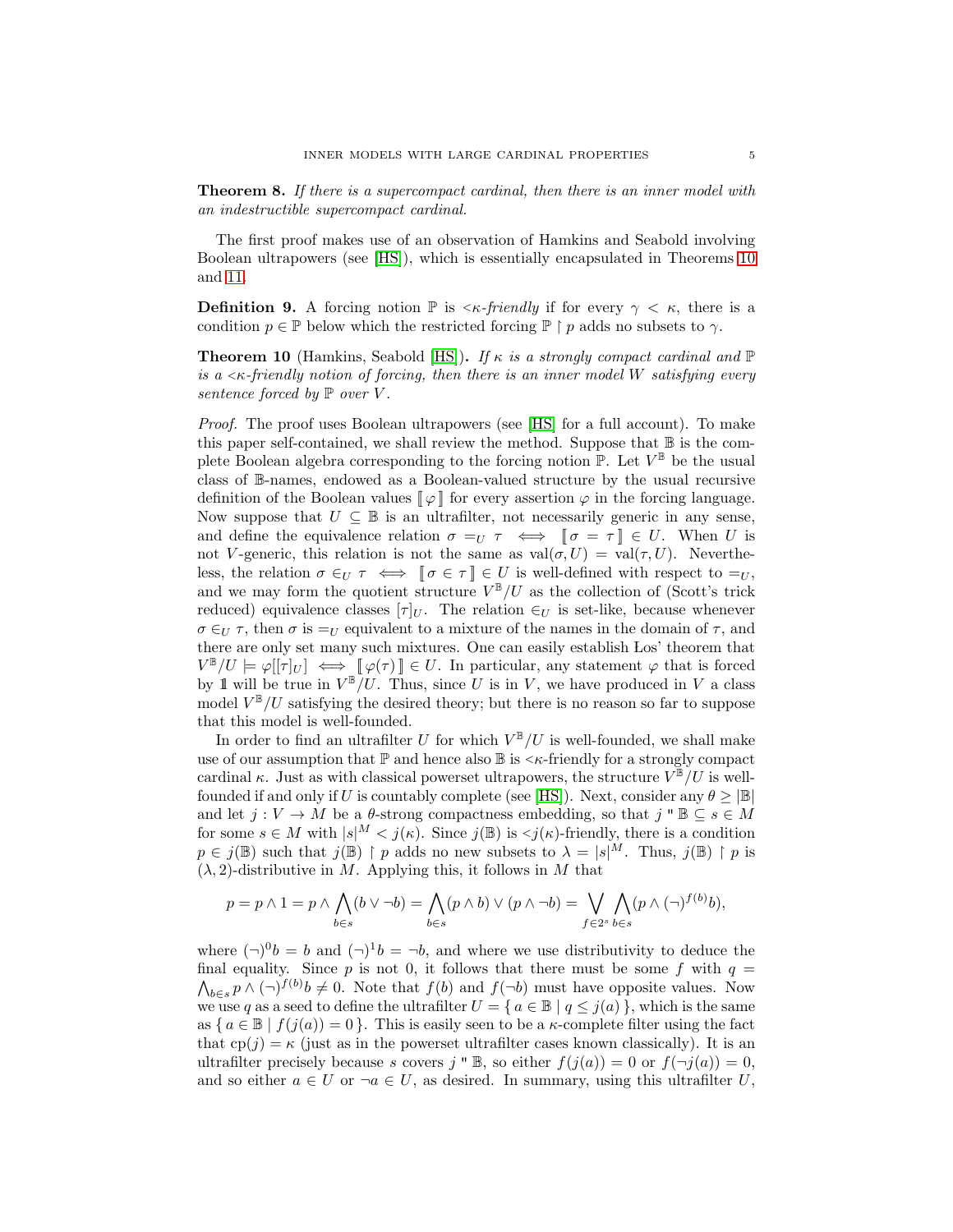the structure  $V^{\mathbb{B}}/U$  is a well-founded set-like model of the desired theory. The corresponding Mostowski collapse is the desired inner model  $W$ .

The metamathematical reader will observe that Theorem [10](#page-4-1) is more properly described as a theorem scheme, since we defined a certain inner model, using P as a parameter, and then proved of each sentence forceable by  $\mathbb P$  over V, that this sentence also holds in the inner model. By Tarski's theorem on the non-definability of truth, it does not seem possible to state the conclusion of Theorem [10](#page-4-1) in a single first order statement. Several similar theorems in this article will also be theorem schemes.

The following account of the Boolean ultrapower may be somewhat more illuminating.

<span id="page-5-0"></span>**Theorem 11** ([\[HS\]](#page-24-5)). *If*  $\kappa$  *is strongly compact and*  $\mathbb{P}$  *is*  $\lt \kappa$ -friendly, then there is *an elementary embedding*  $j: V \to \overline{V}$  *into an inner model*  $\overline{V}$  *and a*  $\overline{V}$ *-generic filter*  $G \subseteq j(\mathbb{P})$  *with*  $G \in V$ *. In particular,*  $W = \overline{V}[G]$  *fulfills Theorem [10.](#page-4-1)* 

*Proof.* This is actually what is going on in the Boolean quotient. We may define the canonical predicate for the ground model of  $V^{\mathbb{B}}$  by  $\llbracket \tau \in \check{V} \rrbracket = \bigvee_{x \in V} \llbracket \tau = \check{x} \rrbracket$ , and let  $\overline{V} = \{[\tau]_U \mid [\![\tau \in \check{V}]\!] \in U\}$ , which is actually the same as  $\{[\tau]_U \mid [\![\tau \in \check{V}]\!] = 1\}$ . An easy induction on formulas shows that the map  $j : x \mapsto [\check{x}]_U$  is an elementary embedding  $j: V \to \overline{V}$ , and this is the map known as the Boolean ultrapower. As was observed in  $[HS]$ , the critical point of j is the cardinality of the smallest maximal antichain not met by the U, which in this case must be at least  $\kappa$  since U is  $\kappa$ -complete. If  $\dot{G}$  is the (usual) canonical name for the generic filter, then  $\[\vec{G}\]$  is  $\check{V}$ -generic for  $\check{B}\] = 1$ , and so the corresponding equivalence class  $G = [\dot{G}]_U$ is  $\overline{V}$ -generic for  $[\mathbb{B}]_U = i(\mathbb{B})$ . Since these embeddings and equivalence classes all exist in  $V$ , we have the entire Boolean ultrapower

$$
j: V \to \overline{V} \subseteq \overline{V}[G]
$$

existing in V, as desired. The structure  $\overline{V}[G]$  is isomorphic to the quotient  $V^{\mathbb{B}}/U$ by the map associating  $[\tau]_U = [\text{val}(\check{\tau}, \dot{G})]_U$  in  $V^{\mathbb{B}}/U$  with  $\text{val}([\check{\tau}]_U, G)$  in  $\overline{V}[G]$ .  $\Box$ 

Certain instances of this phenomenon are already well known. For example, consider Prikry forcing with respect to a normal measure  $\mu$  on a measurable cardinal κ, which is  $\lt k$ -friendly because it adds no bounded subsets to κ. If  $V \to M_1 \to$  $M_2 \to \cdots$  is the usual iteration of  $\mu$ , with a direct limit to  $j_\omega : V \to M_\omega$ , then the critical sequence  $\kappa_0, \kappa_1, \kappa_2, \ldots$  is well known to be  $M_\omega$ -generic for the corresponding Prikry forcing at  $j_{\omega}(\kappa)$  using  $j_{\omega}(\mu)$ . This is precisely the situation occurring in Theorem [11,](#page-5-0) where we have an embedding  $j: V \to \overline{V}$  and a  $\overline{V}$ -generic filter  $G \subseteq$  $j(\mathbb{P})$  all inside V. Thus, Theorem [11](#page-5-0) generalizes this classical aspect about Prikry forcing to all friendly forcing under the stronger assumption of strong compactness.

We now derive Theorem [8](#page-4-0) as a corollary.

*Proof of Theorem [8.](#page-4-0)* We shall apply Theorem [10](#page-4-1) by finding a  $\lt$  *k*-friendly version of the Laver preparation. The original Laver preparation of [\[Lav78\]](#page-24-1) is not friendly, because there are many stages  $\gamma < \kappa$  at which it definitely adds, for example, a Cohen subset to  $\gamma$ . But a relatively simple modification will make it  $\langle \kappa$ -friendly. Suppose that  $\ell : \kappa \to V_{\kappa}$  is a Laver function. It follows easily that the restriction  $\ell \restriction \mathbb{Z}$  $(\gamma, \kappa)$  to any final segment  $(\gamma, \kappa)$  of  $\kappa$  is also a Laver function, and the corresponding Laver preparation  $\mathbb{P}_{\ell^{\uparrow}(\gamma,\kappa)}$  is  $\leq \gamma$ -closed, hence adding no new subsets to  $\gamma$ , while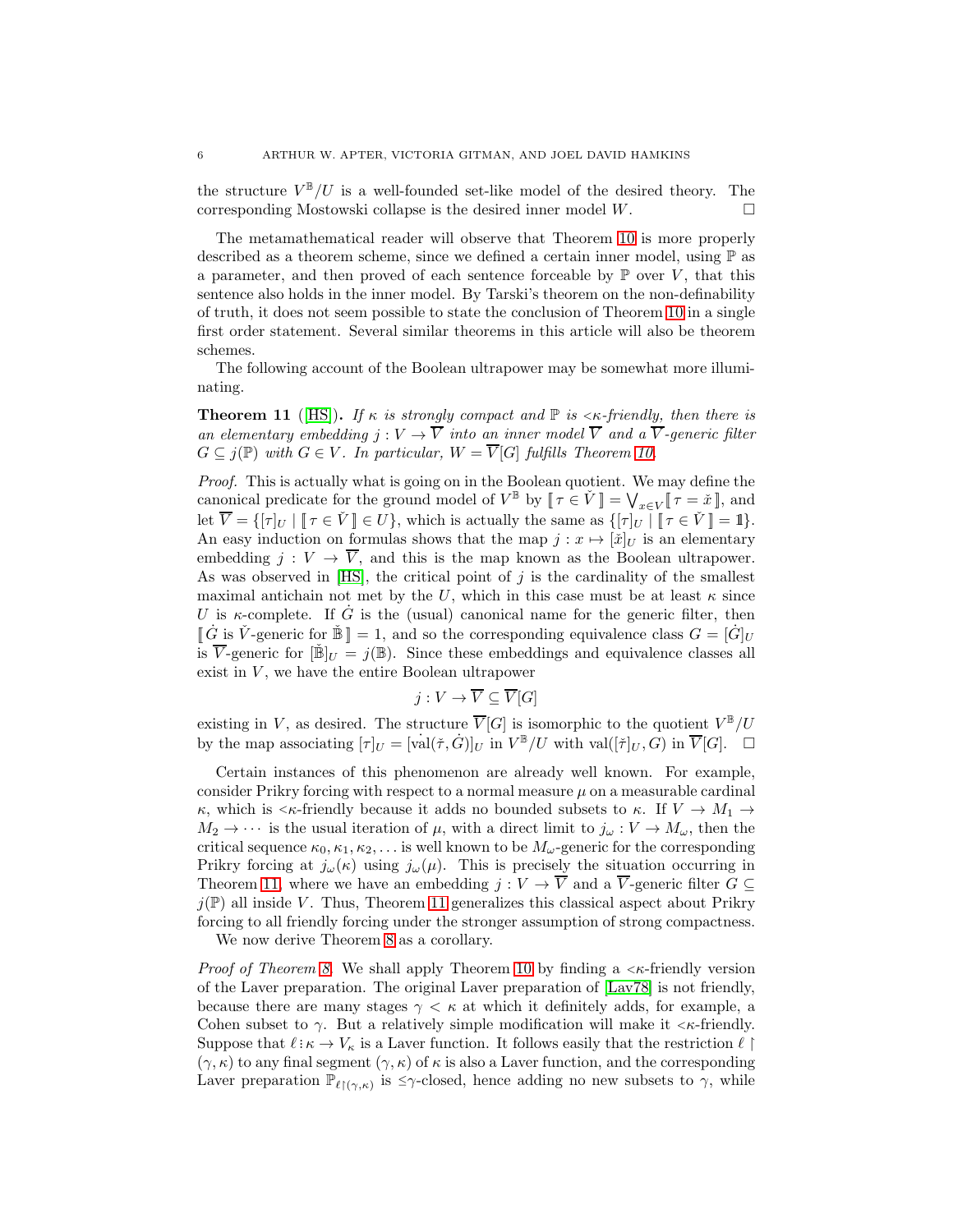still forcing indestructibility for  $\kappa$ . Let  $\mathbb{P} = \bigoplus \{ \mathbb{P}_{\ell | (\gamma,\kappa)} \mid \gamma < \kappa \}$  be the lottery sum of all these various preparations<sup>[1](#page-6-1)</sup>, so that the generic filter in effect selects a single  $\gamma$  and then forces with  $\mathbb{P}_{\ell(\gamma,\kappa)}$ . This poset is  $\langle \kappa\text{-friendly, since a condition could}$ opt in the lottery to use a preparation with  $\gamma$  as large below  $\kappa$  as desired. The point is that the Laver preparation works fine for indestructibility even if we allow it to delay the start of the forcing as long as desired, and such a modification makes it  $\lt$   $\lt$  friendly. So Theorem [10](#page-4-1) applies, and Theorem [8](#page-4-0) now follows as a corollary.  $\Box$ 

After realizing that Theorem [8](#page-4-0) could be proved via Boolean ultrapowers, we searched for a direct proof. We arrived at the following stronger result, which produces more robust inner models W, satisfying a closure condition  $W^{\theta} \subseteq W$ .

<span id="page-6-2"></span>Theorem 12. *If there is a supercompact cardinal, then for every cardinal* θ *there is an inner model* W *with an indestructible supercompact cardinal, such that*  $W^{\theta} \subset W$ .

*Proof.* Suppose that  $\kappa$  is supercompact. By a result of Solovay [\[Sol74\]](#page-24-6), the SCH holds above  $\kappa$ , and so if  $\theta$  is any singular strong limit cardinal of cofinality at least  $\kappa$ , then  $2^{\theta^{<\kappa}} = \theta^+$ . Consider any such  $\theta$  as large as desired above  $\kappa$ , and let  $j: V \to M$ be a  $\theta$ -supercompactness embedding, the ultrapower by a normal fine measure on  $P_{\kappa}(\theta)$ . Thus,  $\theta < j(\kappa)$  and  $M^{\theta} \subseteq M$ . By elementarity,  $j(\kappa)$  is supercompact in M. Let P be the Laver preparation of  $j(\kappa)$  in M, with nontrivial forcing only in the interval  $(\theta, j(\kappa))$ . That is, we put off the start of the Laver preparation until beyond  $\theta$ , and this is exactly what corresponds to the use of friendliness in the earlier proof. Notice that P is  $\leq \theta$ -closed in M, and therefore also  $\leq \theta$ -closed in V. But also, P has size  $j(\kappa)$  in M, and has at most  $j(2^{\kappa})$  many dense subsets in M. Observe in V that  $|j(2^{\kappa})| \leq (2^{\kappa})^{\theta^{<\kappa}} \leq (2^{\theta^{<\kappa}})^{\theta^{<\kappa}} = 2^{\theta^{<\kappa}} = \theta^+$ . In V we may therefore enumerate the dense subsets of  $\mathbb P$  in M in a  $\theta^+$  sequence, and using the fact that  $\mathbb P$  is  $\leq \theta$ closed, diagonalize to meet them all. So there is in V an M-generic filter  $G \subseteq \mathbb{P}$ . Thus,  $M[G]$  is an inner model of V, in which  $j(\kappa)$  is an indestructible supercompact cardinal. Since  $M^{\theta} \subseteq M$ , it follows that  $M[G]$  contains all  $\theta$ -sequences of ordinals in V, and so also  $M[G]^{\theta} \subseteq M[G]$ . So  $W = M[G]$  is as desired.

This second method of proof can be generalized to the following, where we define that P is  $\leq k$ -superfriendly, if for every  $\gamma \leq \kappa$  there is a condition  $p \in \mathbb{P}$  such that  $\mathbb{P} \restriction p$  is  $\leq \gamma$ -strategically closed. It was the superfriendliness of the Laver preparation that figured in the proof of Theorem [12](#page-6-2) and the proof generalizes in a straightforward way to obtain the theorem below.

<span id="page-6-3"></span>**Theorem 13.** *If*  $\kappa$  *is supercompact and*  $\mathbb{P}$  *is*  $\langle \kappa$ -superfriendly, then for every  $\theta$ *there is an inner model* W *satisfying every statement forced by* P *over* V *and for which*  $W^{\theta} \subseteq W$ .

We can now solve several more of the test questions as corollaries.

<span id="page-6-0"></span>Theorem 14. *If there is a supercompact cardinal, then there is an inner model* with an indestructible supercompact cardinal  $\kappa$  such that  $2^{\kappa} = \kappa^+$ , and another *inner model with an indestructible supercompact cardinal*  $\kappa$  *such that*  $2^{\kappa} = \kappa^{++}$ . *Thus, the answers to Test Questions [2,](#page-1-1) [3](#page-1-2) and [4](#page-2-0) are yes. Indeed, for any cardinal*  $\theta$ *, such inner models* W *can be found for which also*  $W^{\theta} \subseteq W$ *.* 

<span id="page-6-1"></span><sup>&</sup>lt;sup>1</sup>If  $\mathcal{A} = {\mathbb{P}_i \mid i \in I}$ , then the *lottery sum*  $\oplus \mathcal{A}$  is the partial order with underlying set  $\{ \langle \mathbb{P}, p \rangle \mid \mathbb{P} \in \mathcal{A} \text{ and } p \in \mathbb{P} \} \cup \{ \mathbf{1} \}, \text{ ordered by } \langle \mathbb{P}, p \rangle \leq \langle \mathbb{Q}, q \rangle \text{ if and only if } \mathbb{P} = \mathbb{Q} \text{ and } p \leq q, \text{ with } \mathbf{1}$ above everything. The lottery preparation of [\[Ham00\]](#page-24-7) employs long iterations of such sums.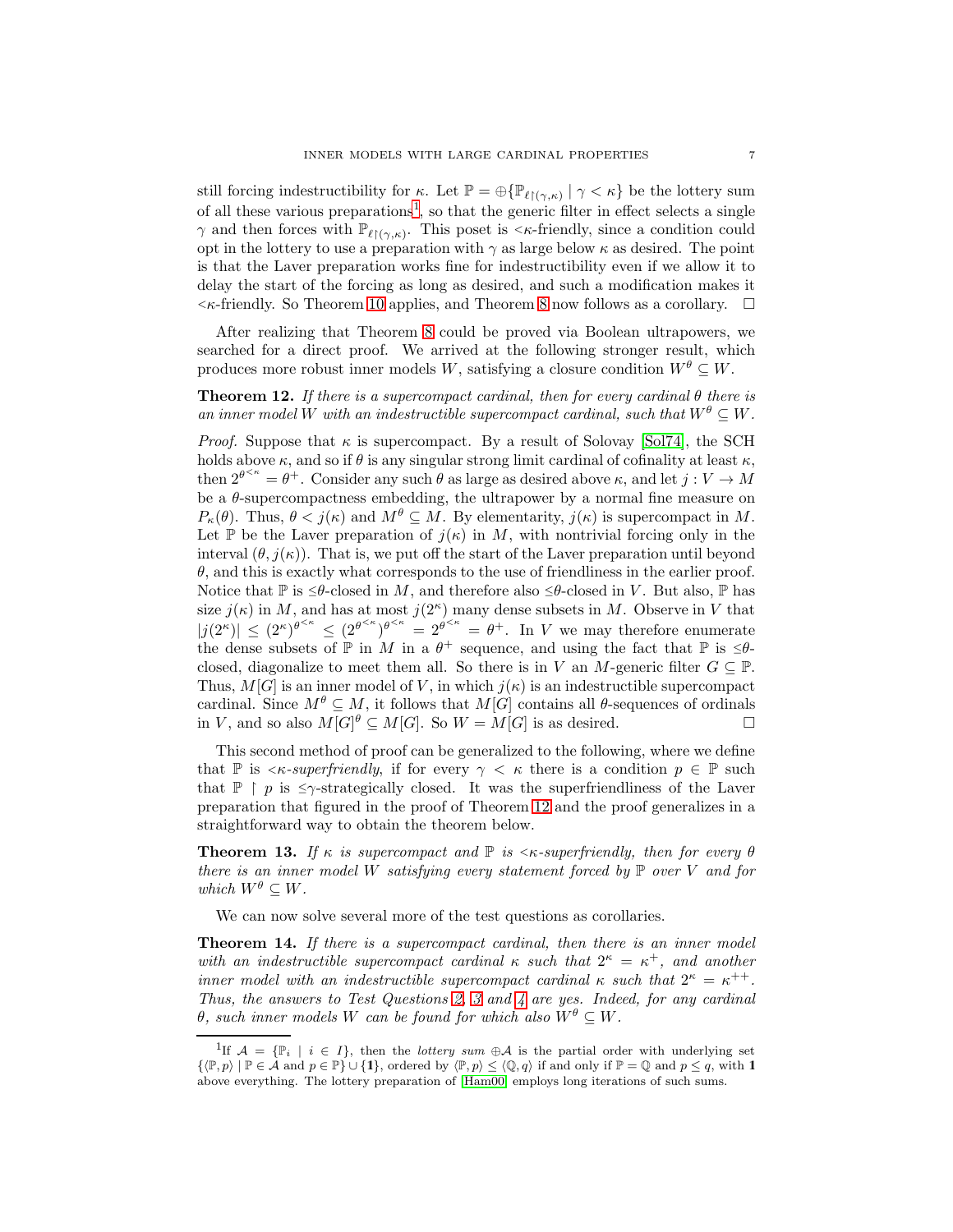*Proof.* Let  $\mathbb P$  be the  $\lt_{\kappa}$ -friendly version of the Laver preparation used in Theorem [8,](#page-4-0) which is easily seen to be  $\langle \kappa$ -superfriendly, and let  $\mathbb{Q} = \text{Add}(\kappa^+, 1)$  be the subsequent forcing to ensure  $2^{\kappa} = \kappa^+$ . The combination  $\mathbb{P} * \dot{\mathbb{Q}}$  remains  $\lt \kappa$ -superfriendly, forces  $2^{\kappa} = \kappa^+$  and preserves the indestructible supercompactness of  $\kappa$ . Thus, by either Theorem [10](#page-4-1) or [13,](#page-6-3) there is an inner model satisfying this theory. Similarly, if  $\mathbb{R} = \text{Add}(\kappa, \kappa^{++}),$  then  $\mathbb{P} * \dot{\mathbb{Q}} * \dot{\mathbb{R}}$  is  $\lt \kappa$ -superfriendly, preserves the indestructible supercompactness of  $\kappa$  and forces  $2^{\kappa} = \kappa^{++}$ , so again there is an inner model of the desired theory. The method of Theorem [13](#page-6-3) will ensure in each case, for any desired cardinal  $\theta$ , that the inner model W satisfies  $W^{\theta} \subseteq W$ .

The proof admits myriad alternatives. For example, we could have just as easily forced  $2^{\kappa} = \kappa^{+++}$ , or GCH on a long block of cardinals at  $\kappa$  and above, or failures of this, in any definable pattern above  $\kappa$ . If  $\mathbb{O}$  is any  $\lt_{\kappa}$ -directed closed forcing, to be performed after the (superfriendly) Laver preparation, then the combination  $\mathbb{P} * \dot{\mathbb{Q}}$  is  $\lt \kappa$ -superfriendly and preserves the indestructible supercompactness of  $\kappa$ . Thus, any statement forced by  $\mathbb{P} * \dot{\mathbb{Q}}$ , using any parameter in  $V_{\kappa}$ , will be true in the inner models W arising in Theorems [10](#page-4-1) and [13.](#page-6-3) See also Theorem [15](#page-7-0) for an application of this method.

We now apply these methods to the family of questions surrounding Test Questions [6](#page-2-1) and [7.](#page-2-2) The following theorem answers Test Question [7](#page-2-2) and several of its variants, but not Test Question [6.](#page-2-1) With our third proof method in a later section, we will deduce the full conclusion of Test Question [6](#page-2-1) using a slightly stronger hypothesis.

# <span id="page-7-0"></span>Theorem 15.

- (1) If  $\kappa$  *is strongly compact, then there is an inner model* W *with a strongly compact cardinal, such that*  $H_{\kappa^+}^V \subseteq \text{HOD}^W$ *. If the* GCH *holds below*  $\kappa$ *, then for any*  $A \in H_{\kappa^+}^V$ , one can arrange that A is definable in W without *parameters.*
- (2) If  $\kappa$  is measurable and  $2^{\kappa} = \kappa^+$ , then there is an inner model W with a *measurable cardinal, such that*  $H_{\kappa^+}^V \subseteq \text{HOD}^W$ *. If the* GCH *holds below*  $\kappa$ *, then for any*  $A \in H_{\kappa^+}^V$ , one can arrange that A is definable in W without *parameters.*
- (3) If  $\kappa$  *is supercompact, then for every cardinal*  $\theta$  *and every set*  $A \in H_{\theta+}^V$ *, there is an inner model* W *with a supercompact cardinal in which*  $A \in \text{HOD}^W$ and  $W^{\theta} \subseteq W$ . If the GCH holds below  $\kappa$ , then one can arrange that A is *definable in* W *without parameters.*

In particular, by Theorem [15\(](#page-7-0)3), the answer to Test Question [7](#page-2-2) is yes.

*Proof.* For Statement (1), we use the Boolean ultrapower method of Theorems [10](#page-4-1) and [11.](#page-5-0) For  $\gamma < \kappa$ , let  $\mathbb{Q}_{\gamma}$  be the poset that codes  $P(\gamma)$  into the GCH pattern on a block of cardinals above  $\gamma$ , using  $\leq \gamma$ -closed forcing. Let  $\mathbb P$  be the lottery sum  $\bigoplus \{\mathbb{Q}_\gamma \mid \gamma < \kappa\}$ , which is  $\leq \kappa$ -superfriendly and therefore  $\leq \kappa$ -friendly. Since each  $\mathbb{Q}_{\gamma}$  is small relative to  $\kappa$ , it follows by the results of [\[LS67\]](#page-24-8) that  $\kappa$  remains strongly compact after forcing with P. By Theorem [11,](#page-5-0) there is an embedding  $j: V \to \overline{V}$ into an inner model  $\overline{V}$  with  $\kappa \leq cp(j)$ , and in V, there is a  $\overline{V}$ -generic filter  $G \subseteq j(\mathbb{P})$ . In particular,  $V_{\kappa} = \overline{V}_{\kappa}$ . Consequently, the ordinal  $\gamma$  selected by G in the lottery  $j(\mathbb{P})$  must be at least κ. Thus, G is coding  $P(\gamma)$  and hence also  $P(\kappa)$  into the continuum function in some interval between  $\kappa$  and  $j(\kappa)$ . So in the inner model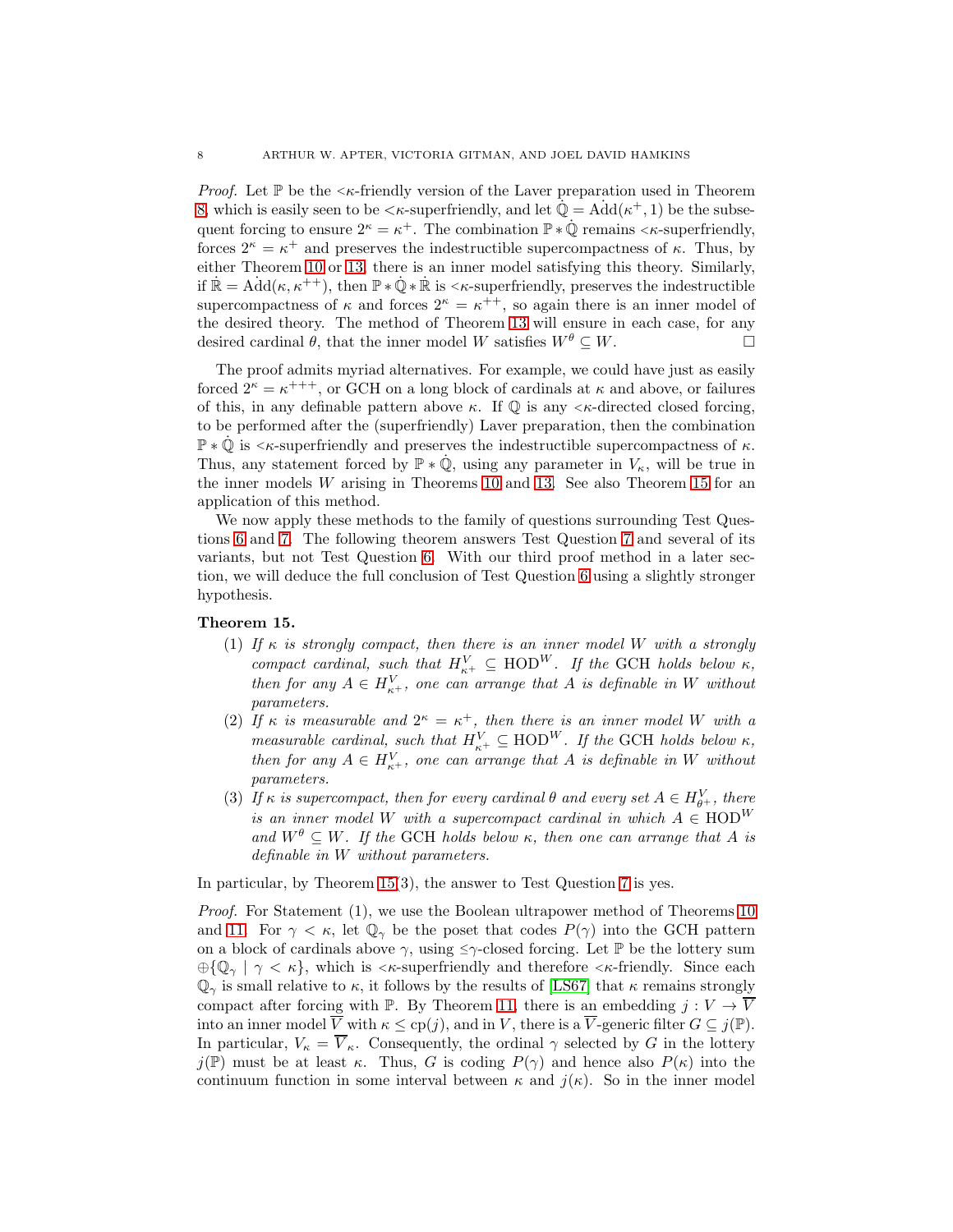$W = \overline{V}[G]$ , we have a strongly compact cardinal  $j(\kappa)$ , as well as  $P(\kappa)^V \subseteq \text{HOD}^W$ and hence  $H_{\kappa^+}^V \subseteq \text{HOD}^W$ , as desired.

For the second part of Statement (1), in the case that the GCH holds below  $\kappa$  in V, consider any  $A \in H_{\kappa^+}$ . Let  $\overline{A} \subseteq \kappa$  be a subset of  $\kappa$  coding A in some canonical way. Let  $\mathbb P$  be the forcing as in the previous paragraph, but modified so that the lottery also may choose the order in which the sets in  $P(\gamma)$  are coded. First, we argue that we may assume that G opts for a poset in  $j(\mathbb{P})$  that begins coding at  $\gamma$ , which is the successor of a cardinal of cofinality  $\kappa$ , and that  $\hat{A}$  is the first set to be coded. Note that the statement  $\varphi$  that G makes such a choice is expressible as an assertion in the forcing language, and so, following the proof of Theorem [10,](#page-4-1) it suffices to obtain an ultrafilter  $U$  for the complete Boolean algebra  $\mathbb B$  corresponding to the poset  $\mathbb P$  containing the Boolean value of  $\varphi$ . Fixing a strong compactness embedding  $h$ , we obtain  $U$  precisely as in the proof of Theorem [10,](#page-4-1) only making sure that the condition  $p \in h(\mathbb{B})$  chosen to witness the friendliness of  $h(\mathbb{B})$  for  $\lambda = |s|^M < j(\kappa)$ , where j "  $\mathbb{B} \subseteq s$ , forces the statement  $\varphi$  with h applied to the parameters. Now observe that in  $W = \overline{V}[G]$ , the cardinal  $\gamma$  is definable as the cardinal up to which the GCH holds, since in  $\overline{V}$  the GCH holds below  $j(\kappa)$  by elementarity. It follows that  $\kappa$  is definable as the cofinality of the predecessor of  $\gamma$ , and so  $\hat{A}$  and hence A are definable in W without parameters. As in the previous paragraph, we also have a strongly compact cardinal in W and  $H_{\theta^+}^V \subseteq W$ .

For Statement (2), suppose that  $\kappa$  is measurable and  $2^{\kappa} = \kappa^+$ . We follow the method of Theorem [12.](#page-6-2) Let  $j: V \to M$  be the ultrapower by any normal measure on  $\kappa$ . Let  $\mathbb P$  be the forcing used to prove the second part of Statement (1), which by lottery selects some  $\gamma < \kappa$  and an enumeration of  $P(\gamma)$ , which is then coded into the GCH pattern above  $\gamma$ . In the forcing  $j(\mathbb{P})$ , consider a condition p that opts to code  $P(\kappa)$ . Thus,  $j(\mathbb{P}) \restriction p$  is  $\leq \kappa$ -closed and has size less than  $j(\kappa)$ . Since  $2^{\kappa} = \kappa^+$ , the number of subsets of  $j(\mathbb{P})$  in M, counted in V, is bounded by  $|j(2^{\kappa})|^V \leq (2^{\kappa})^{\kappa} = \kappa^+$ . Thus, by diagonalization, we may construct in V an M-generic filter  $G \subseteq j(\mathbb{P})$  below p. Let  $W = M[G]$ . By the results of [\[LS67\]](#page-24-8), the cardinal  $j(\kappa)$  remains measurable in W, since below p the forcing was small relative to  $j(\kappa)$ . In addition, every set in  $P(\kappa)^V = P(\kappa)^M$  is coded into the continuum function of W, so  $H_{\kappa^+}^V \subseteq \text{HOD}^W$ , as desired. If the GCH holds below  $\kappa$ , then it holds below  $j(\kappa)$  in M, and so we can define  $\kappa$  in W as the cardinal up to which the GCH holds, and hence define the first set that is coded without parameters.

For Statement (3), where  $\kappa$  is supercompact, we may use the same argument as in Statements (1) and (2), but employing the method of Theorem [12.](#page-6-2) Let  $j: V \to M$  be a  $\theta$ -supercompactness embedding, so that in particular  $M^{\theta} \subseteq M$ and  $\theta < j(\kappa)$ . Let P be the forcing from Statement (2), and in the forcing  $j(\mathbb{P})$ , consider a condition p that opts to code  $P(\theta)$ . Note that  $j(\mathbb{P}) \restriction p$  is  $\leq \theta$ -closed. By the proof of Theorem [12,](#page-6-2) we know that V has an M-generic filter G containing p. Let  $W = M[G]$ , and note that  $j(\kappa)$  remains supercompact in W by [\[LS67\]](#page-24-8). Since  $M^{\theta} \subseteq M$ , it follows that  $W^{\theta} \subseteq W$  and  $H_{\theta^+}^V = H_{\theta^+}^M \subseteq \text{HOD}^W$ , as desired. If the GCH holds below  $\kappa$ , then it holds below  $j(\kappa)$  in M, and so we can define  $\theta$  in W as the cardinal up to which the GCH holds and hence define the first set that is coded without parameters.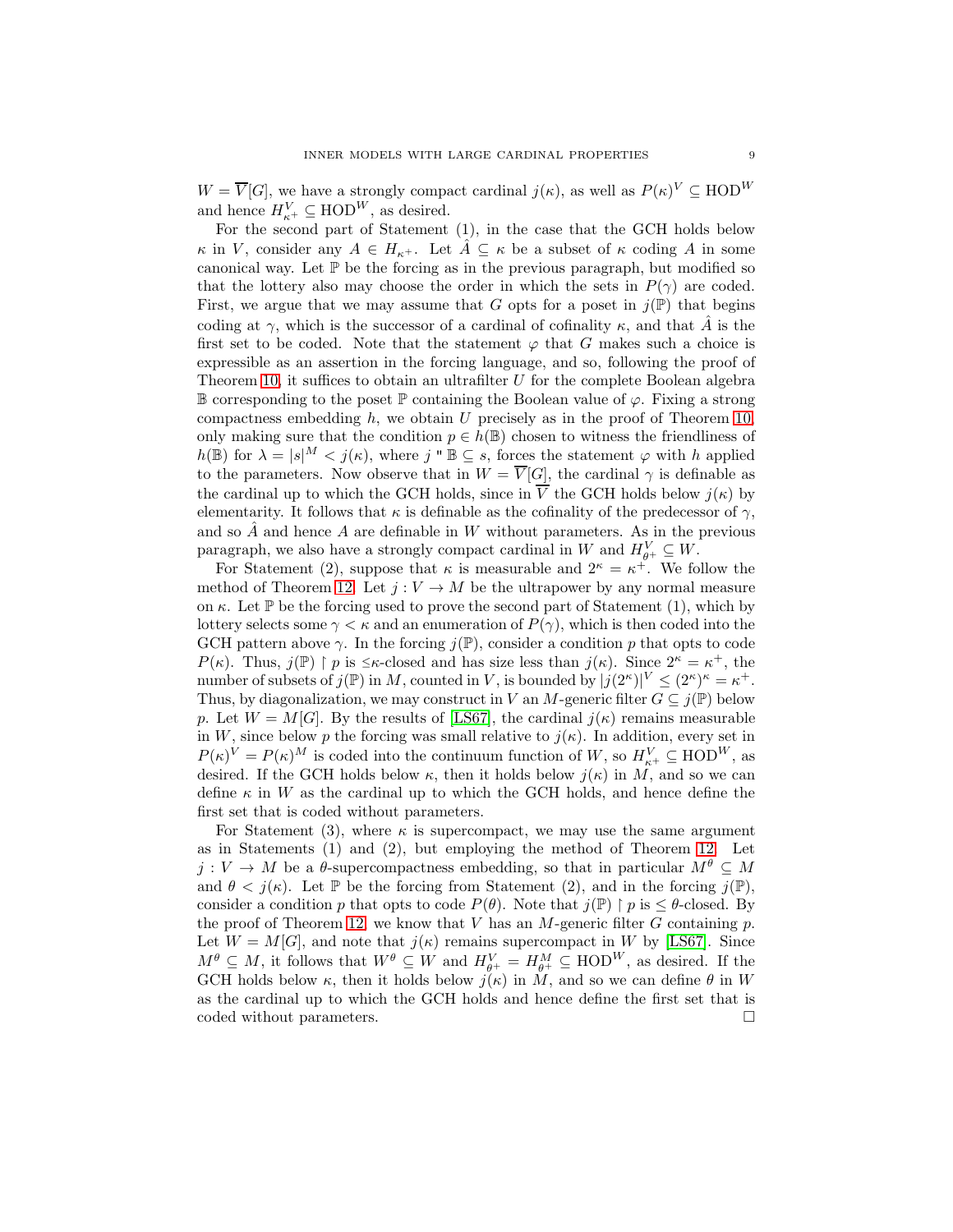Let us highlight the consequences of this theorem with a quick example. Namely, suppose that  $\kappa$  is strongly compact in V and the GCH holds. Both of these statements remain true in the forcing extension  $V[c]$  obtained by adding a single Vgeneric Cohen real c. Since this forcing is almost homogeneous, we know c is not in  $HOD<sup>V[c]</sup>$ . Nevertheless, by Theorem [15,](#page-7-0) there are inner models  $W \subseteq V[c]$  such that  $H_{\kappa^+}^V \subseteq \text{HOD}^W$ , with a strongly compact cardinal, in which c is definable without parameters!

Our first two proof methods were able to answer several of the test questions with the provably optimal hypothesis and, moreover, while also producing inner models with some nice features, such as  $W^{\theta} \subseteq W$  for any desired  $\theta$ . Nevertheless, and perhaps as a consequence, these methods seem unable to produce inner models in which the full GCH holds, say, if the CH fails in  $V$ , because the resulting inner models for those methods will agree with V up to  $V_{\kappa}$  and beyond, where  $\kappa$  is the initial supercompact cardinal. Similarly, neither method seems able to produce an inner model in which the PFA holds, since the only known forcing to attain this—a long countable support iteration of proper forcing—adds Cohen reals unboundedly often and is therefore highly non-friendly. Furthermore, the methods seem not easily to accommodate class forcing, and allow us only to put particular sets A into  $HOD^W$  for an inner model W, without having W fully satisfy  $V = HOD$ . Therefore, these methods seem unable to answer Test Questions [1,](#page-1-0) [5](#page-2-3) and [6.](#page-2-1) (With our third proof method, we shall give partial answers to these questions in Theorems [23](#page-17-0) and [25,](#page-18-0) by using a stronger hypothesis.) Another unusual feature of our first two methods, as used in Theorems [8,](#page-4-0) [12](#page-6-2) and [14,](#page-6-0) is that it is not the same supercompact cardinal  $\kappa$  that is found to be supercompact in the desired inner model. Rather, it is in each case the ordinal  $j(\kappa)$  that is found to be supercompact (and indestructible or with fragments or failures of the GCH) in an inner model. A modified version of Test Question [4](#page-2-0) could ask, after all, whether every supercompact cardinal  $\kappa$  is itself indestructibly supercompact in an inner model. For precisely this question, we don't know, but if  $\kappa$  is supercompact up to a weakly iterable cardinal above  $\kappa$ , then the answer is yes by Theorem [22.](#page-16-1) (See Section [3](#page-10-0) for the definition of weakly iterable cardinal.)

So let us now turn to the third method of proof, which will address these concerns, at the price of an additional large cardinal hypothesis. We shall use this method to produce an inner model with a supercompact cardinal and the full GCH, an inner model of the PFA and an inner model where  $\kappa$  itself is indestructibly supercompact, among other possibilities. The method is very similar to the methods introduced and fruitfully applied by Sy Friedman [\[Fri06\]](#page-24-0) and by Sy Friedman and Natasha Dobrinen  $[DF08]$ ,  $[DF10]$ , where they construct class generic filters in V over an inner model  $W$ . Also Ralf Schindler, in a personal communication with the third author, used a version of the method to provide an answer to Test Question [5,](#page-2-3) observing that if there is a supercompact cardinal with a measurable cardinal above it, then there is an inner model of the PFA.

<span id="page-9-0"></span>Theorem 16 (Schindler). *If there is a supercompact cardinal with a measurable cardinal above it, then there is an inner model of the PFA.*

The basic idea is that if  $\kappa$  is supercompact and  $\kappa < \delta$  for some measurable cardinal  $\delta$ , then one finds a countable elementary substructure  $X \prec V_{\theta}$ , with  $\delta \ll \theta$ , whose Mostowski collapse is a countable iterable structure with a supercompact cardinal  $\kappa_0$  below a measurable cardinal  $\delta_0$ . By iterating the measurable cardinal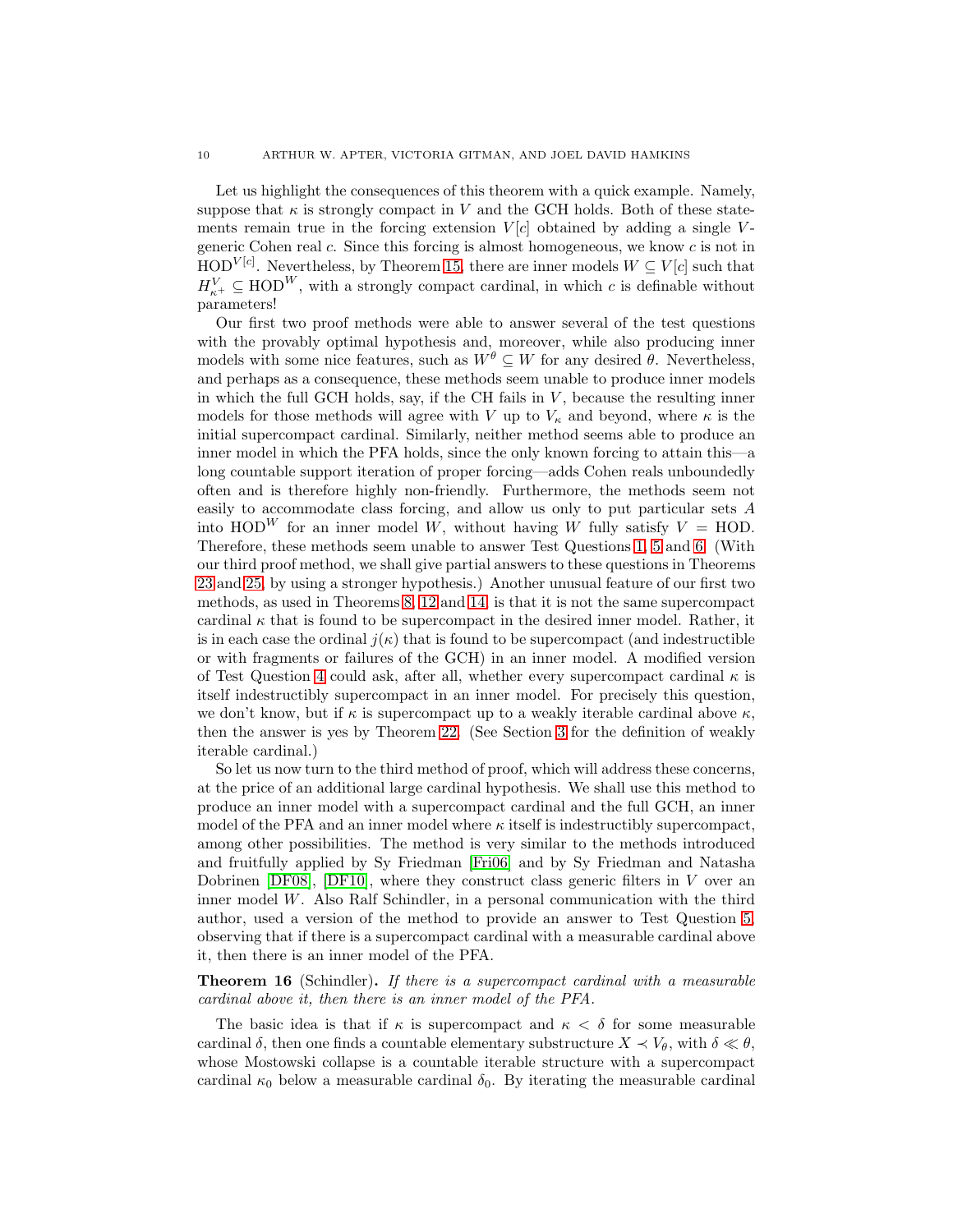$\delta_0$  of this structure out of the universe, one arrives at a full inner model M, and because  $\kappa_0$  was below the critical point of the iteration, which is  $\delta_0$ , it follows that both  $\kappa_0$  and even  $P(\kappa_0)^M$  are countable in V. Thus, by the usual diagonalization in  $V$ , there is an  $M$ -generic filter  $G$  for the Baumgartner PFA forcing (or whatever other forcing was desired), and so  $M[G]$  is the desired inner model. This method generalizes to *any* forcing notion below a measurable cardinal.

In the subsequent sections of this article, we shall elaborate on the details of this argument, while also explaining how to reduce the hypothesis from a measurable cardinal above the supercompact cardinal to merely a weakly iterable cardinal above. The construction encounters a few complications in the class-length forcing iterations, since (unlike the argument above) these iterations will be stretched to proper class size during the iteration, and so one cannot quite so easily produce the desired  $M$ -generic filter. Nevertheless, the new method remains fundamentally similar to the argument we described in the previous paragraph. Finally, we shall give several additional applications of the method.

#### 3. Iterable Structures

<span id="page-10-0"></span>We now develop some basic facts about iterable structures, which shall be sufficient to carry out the third proof method. In particular, we shall review the fact that any structure elementarily embedding into an iterable structure is itself iterable, and for a special class of forcing required in later arguments, we shall give sufficient conditions for a forcing extension of a countable iterable structure to remain iterable.

Consider structures of the form  $\langle M, \delta, U \rangle$  where  $M \models \text{ZFC}^-$  is transitive,  $\delta$  is a cardinal in M, and  $U \subseteq \mathcal{P}(\delta)^M$ . The set U is an M-ultrafilter, if  $\langle M, \delta, U \rangle \models "U$  is a normal ultrafilter". An M-ultrafilter U is *weakly anemable* if  $U \cap A \in M$  for every set A of size  $\delta$  in M. By using only the equivalence classes of functions in M, an M-ultrafilter suffices for the usual ultrapower construction. It is easy to see that  $U$ is weakly amenable exactly when  $M$  and the ultrapower of  $M$  by  $U$  have the same subsets of  $\delta$ , that is the ultrapower embedding is  $\delta$ -powerset preserving. In this case, it turns out that one can define the iterated ultrapowers of  $M$  by  $U$  to any desired ordinal length. We say that  $\langle M, \delta, U \rangle$  is *iterable* if U is a weakly amenable M-ultrafilter and all of these resulting iterated ultrapowers are well-founded.

**Definition 17.** A cardinal  $\delta$  is *weakly iterable* if there is an iterable structure  $\langle M, \delta, U \rangle$  containing  $V_{\delta}$  as an element.

It is easy to see that measurable cardinals are weakly iterable. Ramsey cardinals also are weakly iterable, since if  $\delta$  is Ramsey, every  $A \subseteq \delta$  is an element of an iterable structure  $\langle M, \delta, U \rangle$  (see [\[Mit79\]](#page-24-11)) and so there is an iterable structure containing a subset of  $\delta$  that Mostowski collapses to  $V_{\delta}$ . On the other hand, a weakly iterable cardinal need not even be regular. For example, every measurable cardinal remains weakly iterable after Prikry forcing, because the ground model iterable structures still exist. More generally, we claim that the least weakly iterable cardinal must have cofinality  $\omega$ . To see this, suppose that  $\delta$  is a weakly iterable cardinal of uncountable cofinality with the iterable structure  $\langle M, \delta, U \rangle$ . We shall argue that there is a smaller weakly iterable cardinal of cofinality  $\omega$ . Choose  $X_0 \prec M$  for some countable  $X_0$  containing  $\delta$ , and let  $\gamma_0 = \sup(X_0 \cap \delta)$ . Inductively define  $X_{n+1} \prec M$ with  $\gamma_{n+1} = \sup(X_{n+1} \cap \delta) < \delta$  satisfying  $V_{\gamma_n+1} \subseteq X_{n+1}$  and  $|X_{n+1}| < \delta$ . This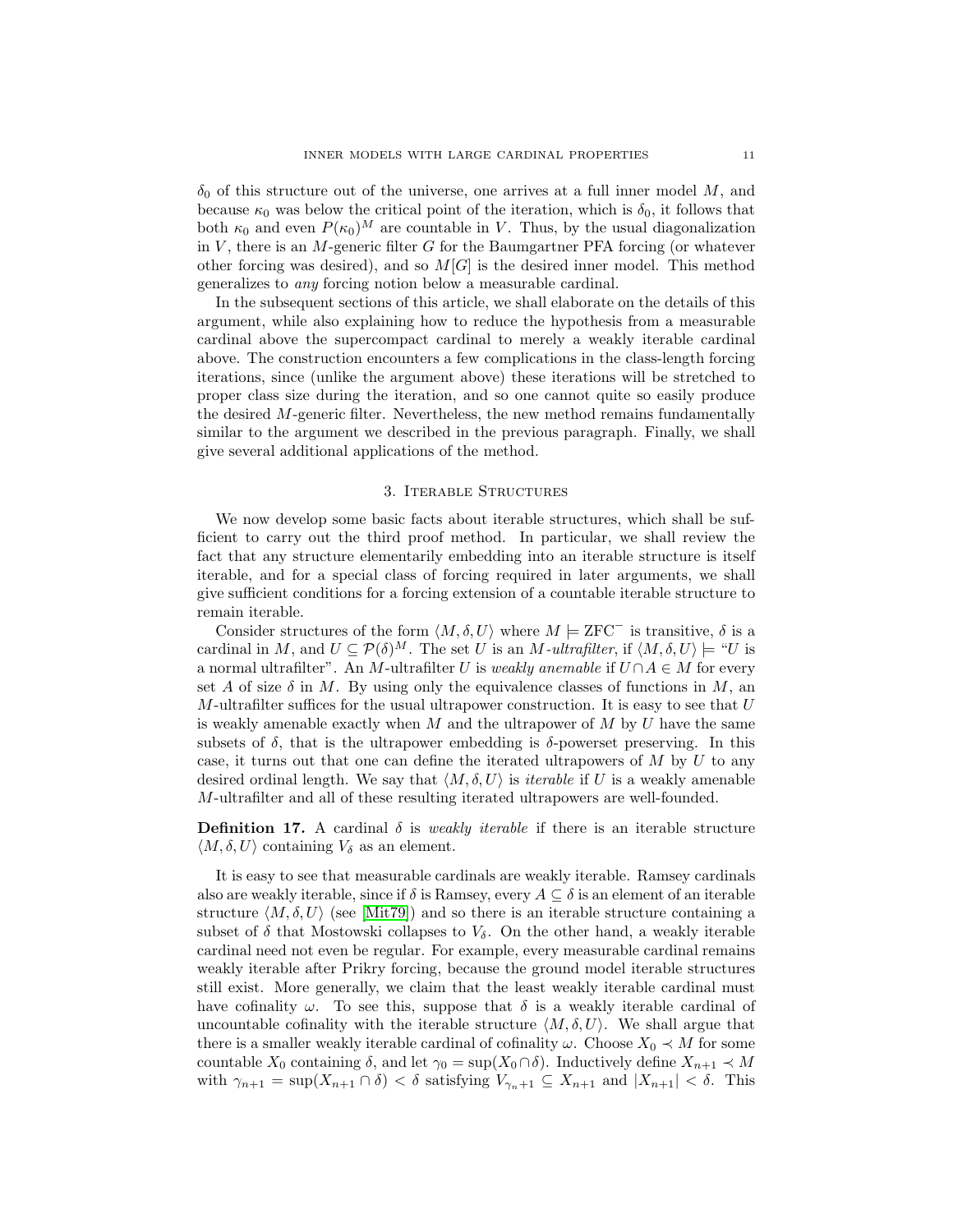is possible since  $\delta$  is inaccessible in M, so the witnesses we need to add to  $X_{n+1}$ below  $\delta$  will be bounded below  $\delta$ , even if  $\delta$  may be singular in V. Observe that if  $X_{\omega} = \bigcup_{n \in \omega} X_n$  and  $\langle N, \gamma, W \rangle$  is the collapse of the structure  $\langle X_{\omega}, \delta, U \cap X_{\omega} \rangle$ , then  $\delta$  collapses to  $\gamma = \sup_n \gamma_n$  and so  $V_\gamma \in N$ . The iterability of  $\langle N, \gamma, W \rangle$  will follow from Lemma [18](#page-11-0) below, completing the argument that  $\gamma$  is a weakly iterable cardinal of cofinality  $\omega$  below  $\delta$ .

If  $\delta$  is weakly iterable with the iterable structure  $\langle M, \delta, U \rangle$ , then  $\delta$  is at least ineffable in M and therefore, the existence of weakly iterable cardinals carries at least this large cardinal strength (see [\[Git11\]](#page-24-12)). In fact, weakly iterable cardinals cannot exist in  $L$  (see [\[GW11\]](#page-24-13)), but it follows from [\[Wel04\]](#page-24-14) that they are weaker than an  $\omega_1$ -Erdős cardinal. Note that the inaccessibility of  $\delta$  in the domain of the iterable structure witnessing its weak iterability implies that it is a  $\Box$ -fixed point and  $V_{\delta} \models$  ZFC, by the absoluteness of satisfaction.

<span id="page-11-0"></span>**Lemma 18.** Suppose  $\langle M, \delta, U \rangle$  is iterable. Suppose further that  $\langle N, \gamma, W \rangle$  is a *structure for which there exists an elementary embedding*  $\rho : N \to M$  *in the language*  $\{\in\}$  *with*  $\rho(\gamma) = \delta$  *and the additional property that whenever*  $x \in N$  *is such that*  $x \subseteq W$ , then  $\rho(x) \subseteq U$ . Then  $\langle N, \gamma, W \rangle$  is iterable as well.

*Proof.* This is a standard idea. We shall demonstrate the iterability of  $\langle N, \gamma, W \rangle$ by elementarily embedding the iterated ultrapowers of  $N$  by  $W$  into the iterated ultrapowers of M by U. Let  $\{j_{\xi\gamma}: M_{\xi} \to M_{\gamma} \mid \xi < \gamma \in \text{Ord}\}$  be the directed system of iterated ultrapowers of  $M = M_0$  with the associated sequence of ultrafilters  ${U_{\xi} | \xi \in \text{Ord}}$ , where  $U_0 = U$ . Also, let  ${h_{\xi\gamma} : N_{\xi} \to N_{\gamma} | \xi < \gamma < \alpha}$  be the not necessarily well-founded directed system of iterated ultrapowers of  $N = N_0$ with the associated sequence of ultrafilters  $\{W_{\xi} \mid \xi \in \text{Ord}\},\$  where  $W_0 = W$ . Let  $\{W_0^i : i \in I\}$  be any enumeration of all subsets of  $W_0$  that are elements of  $N_0$ , and define  $W_{\xi}^{i} = h_{0\xi}(W_{0}^{i})$ . By induction on  $\xi$ , it is easy to see that  $W_{\xi} = \bigcup_{i \in I} W_{\xi}^{i}$ . We shall show that the following diagram commutes:

$$
M_0 \xrightarrow{j_{01}} M_1 \xrightarrow{j_{12}} M_2 \xrightarrow{j_{23}} \dots \xrightarrow{j_{\xi\xi+1}} M_{\xi+1} \xrightarrow{j_{\xi+1\xi+2}} \dots
$$
  
\n
$$
\downarrow \rho_0
$$
  
\n
$$
N_0 \xrightarrow{h_{01}} N_1 \xrightarrow{h_{12}} N_2 \xrightarrow{h_{23}} \dots \xrightarrow{h_{\xi\xi+1}} N_{\xi+1} \xrightarrow{h_{\xi+1\xi+2}} \dots
$$

where

- (1)  $\rho_{\xi+1}([f]_{W_{\xi}}) = [\rho_{\xi}(f)]_{U_{\xi}},$
- (2) if  $\lambda$  is a limit ordinal and t is a thread in the direct limit  $N_{\lambda}$  with domain  $[\beta, \lambda)$ , then  $\rho_{\lambda}(t) = j_{\beta\lambda}(\rho_{\beta}(t(\beta)))$ , and

(3)  $\rho_{\xi}(W_{\xi}^i) \subseteq U_{\xi}$ .

We shall argue that the  $\rho_{\xi}$  exist by induction on  $\xi$ . Let  $\rho_0 = \rho$ , and note that  $\rho_0$ satisfies condition (3) by hypothesis. Suppose inductively that  $\rho_{\xi}: N_{\xi} \to M_{\xi}$  is an elementary embedding satisfying condition (3). Define  $\rho_{\xi+1}$  as in condition (1) above. Using that  $\rho_{\xi}(W_{\xi}^{i}) \subseteq U_{\xi}$  by the inductive assumption, and  $W_{\xi} = \bigcup W_{\xi}^{i}$ , it follows, in particular, that whenever  $A \in W_{\xi}$ , then  $\rho_{\xi}(A) \in U_{\xi}$ . It follows that  $\rho_{\xi+1}$  is a well-defined map and an elementary embedding. The commutativity of the diagram is also clear. It remains to verify that  $\rho_{\xi+1}(W_{\xi+1}^i) \subseteq U_{\xi+1}$ . Recall that

$$
W_{\xi+1}^i = h_{\xi\xi+1}(W_{\xi}^i) = [c_{W_{\xi}^i}]_{W_{\xi}}.
$$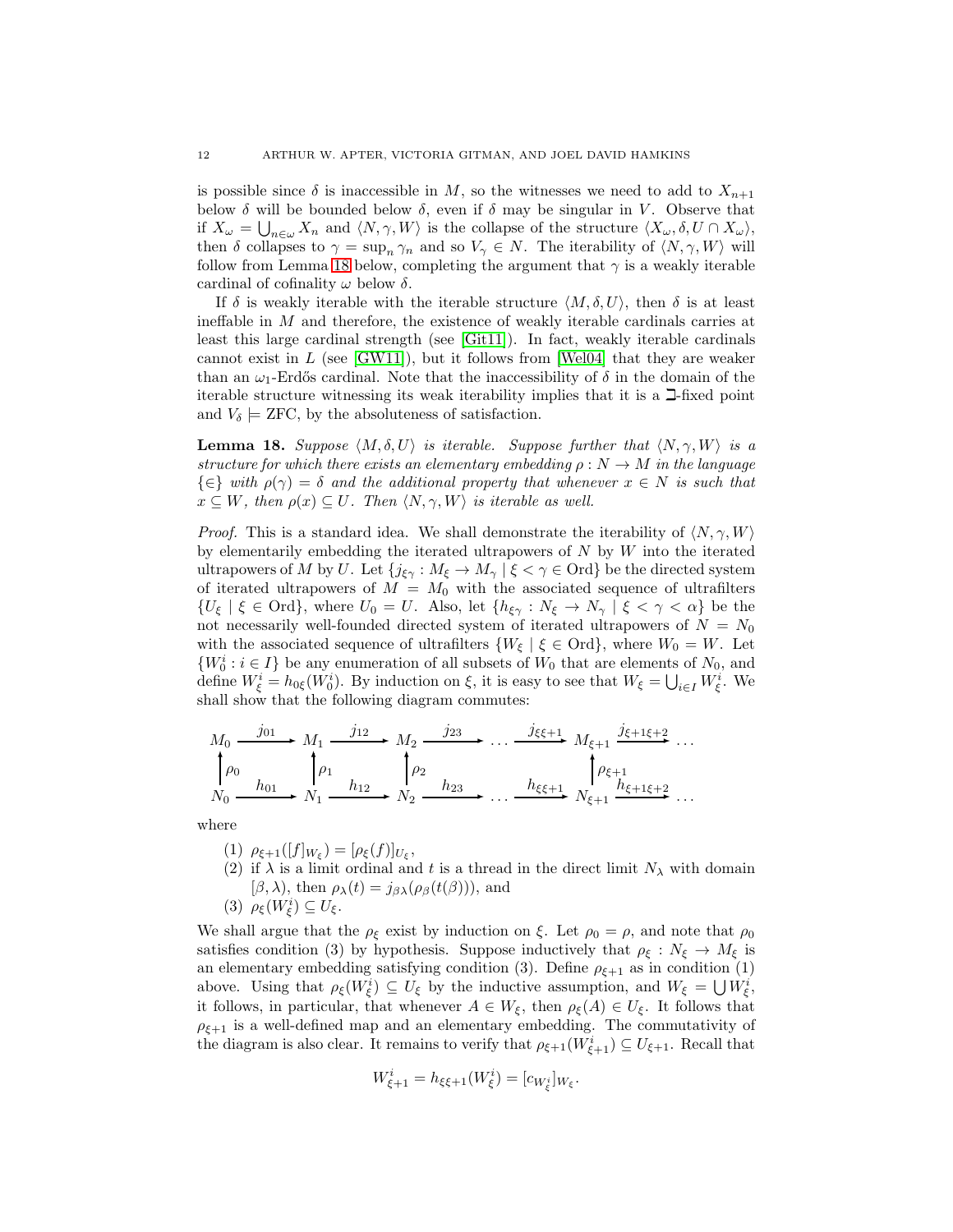Let  $\rho_{\xi}(W_{\xi}^{i})=v$ . Then by the inductive assumption, we have  $v \subseteq U_{\xi}$ . Thus,

$$
\rho_{\xi+1}(W^i_{\xi+1}) = [c_v]_{U_{\xi}} = j_{\xi\xi+1}(v) \subseteq U_{\xi+1}.
$$

The last relation follows since  $v \subseteq U_{\xi}$ . This completes the inductive step. The limit case also follows easily.

Note that if  $\rho$  is an elementary embedding in the language with the predicate for the ultrafilter, then the additional hypothesis of Lemma [18](#page-11-0) follows for free. This is how Lemma [18](#page-11-0) will be used in most applications below.

In the next section, we shall build inner models by iterating out these countable iterable structures and forcing over the limit model inside the universe, just as we explained in the proof sketch for Theorem [16.](#page-9-0) In other arguments, however, the desired forcing will be stretched to proper class length, and so we shall proceed instead by first forcing over the countable structure and then iterating the extended structure. For these arguments, therefore, we need to understand when a forcing extension of an iterable countable structure remains iterable. For a certain general class of forcing notions and embeddings, we shall show in Theorem [19](#page-13-0) that indeed the lift of an iterable embedding to a forcing extension remains iterable, and what is more, lifting just the first step of the iteration to the forcing extension can lead to a lift of the entire iteration. In rather general circumstances, therefore, the iteration of a lift is a lift of the iteration.

This argument will rely on the following characterization of when an ultrapower of a forcing extension is a lift of the ultrapower of the ground model. Suppose that M is a transitive model of ZFC<sup>-</sup>, that  $\mathbb P$  is a poset in M and that  $G \subseteq \mathbb P$  is M-generic. Suppose further that U is an M-ultrafilter on a cardinal  $\delta$  in M and  $U^*$  is an  $M[G]$ -ultrafilter extending U, both with well-founded ultrapowers. Then the ultrapower by  $U^*$  lifts the ultrapower by U if and only if every  $f : \delta \to M$ in  $M[G]$  is U<sup>\*</sup>-equivalent to some  $g : \delta \to M$  in M. For the forward direction, suppose that the ultrapower  $j: M[G] \to N^*$  by  $U^*$  lifts the ultrapower  $j: M \to N$ by U and  $\tau_G = f : \delta \to M$  is a function in  $M[G]$ . Note that  $f : \delta \to A$  where  $A = \{a \in M \mid \exists p \in \mathbb{P} \exists \xi \in \delta p \Vdash \tau(\check{\xi}) = \check{a}\}\$ is an element of M by replacement. Thus,  $j(f)(\delta) \in j(A) \subseteq N$  and so  $j(f)(\delta) = j(g)(\delta)$  for some  $g \in M$ , from which it follows that  $f$  is  $U^*$ -equivalent to  $g$ . For the backward direction, note that there is an isomorphism between N and a transitive submodel of  $N^*$  sending  $[f]_U$  to  $[f]_{U^*}$ . Applying this characterization, if we lift the first embedding in the iteration, then the ultrafilter derived from the lift will have the above property. The key to the argument will be to capture this property as a schema of first-order statements over the forcing extension and propagate it along the iteration using elementarity.

Let us now discuss a class of posets for which this strategy proves successful. Suppose  $j : M \to N$  is an elementary embedding with critical point  $\delta$ . We define that a poset  $\mathbb{P} \in M$  is *j-useful* if  $\mathbb{P}$  is δ-c.c. in M and  $j(\mathbb{P}) \cong \mathbb{P} * \dot{\mathbb{P}}_{\text{tail}}$ , where  $\mathbb{1}_{\mathbb{P}} \Vdash \text{``}\dot{\mathbb{P}}_{\text{tail}}$  is  $\leq \delta$ -strategically closed" in N. There are numerous examples of such posets arising in the context of forcing with large cardinals, and we shall mention several in Sections [4](#page-16-0) and [5.](#page-21-0) We presently explain how the property of  $j$ -usefulness allows us to find lifts of an ultrapower embedding to the forcing extension, so that the iteration of the lift is the lift of the iteration. If  $\mathbb Q$  is any poset and X is a set, not necessarily transitive, define as usual that a condition  $q \in \mathbb{Q}$  is X-generic for  $\mathbb Q$  if for every V-generic filter  $G \subseteq \mathbb Q$  containing q and every maximal antichain  $A \subseteq \mathbb{Q}$  with  $A \in X$ , the intersection  $G \cap A \cap X \neq \emptyset$ ; in other words, q forces over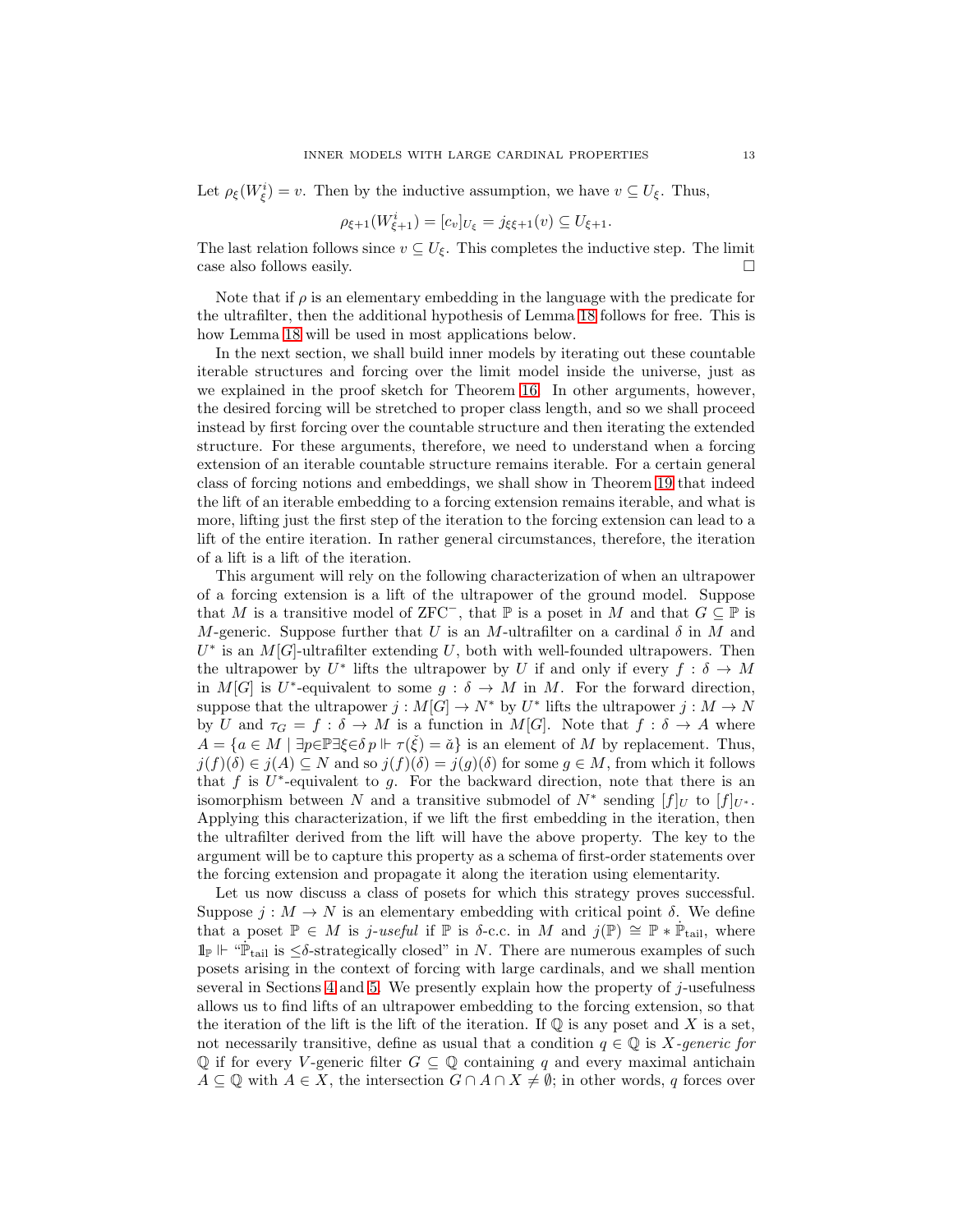V that the generic filter meets the maximal antichains of X inside  $X$ . Suppose  $j : M \to N$  and  $\mathbb P$  is j-useful. Our key observation about j-usefulness is that if  $X \in N$  is sufficiently elementary in N with  $X^{\leq \delta} \subseteq X$  and  $|X| = \delta$  in N, then every condition  $(p, \dot{q}) \in \mathbb{P} * \dot{\mathbb{P}}_{\text{tail}} \cap X$  can be strengthened to an X-generic condition. First, observe that every condition in  $\mathbb P$  is X-generic for  $\mathbb P$ , since maximal antichains of P have size less than  $\delta$  and so if X contains such an antichain as an element, it must be a subset as well. Thus, for the pair  $(p, \dot{q})$  to be X-generic for  $j(\mathbb{P})$ , it suffices for p to force that  $\dot{q}$  sits below some element of every dense subset of  $\mathbb{P}_{\text{tail}}$ in  $X[\dot{G}]$ . Such a  $\dot{q}$  is found by a simple diagonalization argument, using the facts that  $|X| = \delta$ ,  $X^{\leq \delta} \subseteq X$  and  $\mathbb{P}_{\text{tail}}$  is forced to be  $\leq \delta$ -strategically closed.

Let us use the notation  $\langle M, \delta, U \rangle \models$  "I am  $H_{\delta^+}$ " to mean that M believes every set has size at most  $\delta$ . We now prove that if a certain external genericity condition is met, then the iteration of a lift is a lift of the iteration.

<span id="page-13-0"></span>**Theorem 19.** *Suppose that*  $\langle M_0, \delta, U_0 \rangle \models \text{``I am } H_{\delta^+}$  " *is iterable, and that the first* step of the iteration  $j_{01}: M_0 \to M_1$  lifts to an embedding  $j_{01}^* : M_0[G_0] \to M_1[G_1]$ *on the forcing extension, where*  $G_0 \subseteq \mathbb{P}$  *is*  $M_0$ -generic,  $j_{01}^*(G_0) = G_1 \subseteq j_{01}(\mathbb{P})$  *is*  $M_1$ *-generic and*  $\mathbb P$  *is j*<sub>01</sub>*-useful.* 

$$
M_0[G_0] \xrightarrow{j_{01}^*} M_1[G_1]
$$
  
\n
$$
M_0 \xrightarrow{j_{01}} M_1 \xrightarrow{j_{12}} \cdots \xrightarrow{j_{\xi\xi+1}} M_{\xi} \xrightarrow{j_{\xi\xi+1}} \cdots
$$

*Then*  $j_{01}^*$  is the ultrapower by a weakly amenable  $M_0[G_0]$ -ultrafilter  $U_0^*$  extending U<sub>0</sub>. Furthermore, if  $G_1$  meets certain external dense sets  $D_a \subseteq j_{01}(\mathbb{P})$  for  $a \in M_0$ described in the proof below, then  $\langle M_0[G_0], \delta, U_0^* \rangle$  is iterable, and the entire iteration  $of \langle M_0[G_0], \delta, U_0^* \rangle$  lifts the iteration of  $\langle M_0, \delta, U_0 \rangle$  step-by-step.

$$
M_0[G_0] \xrightarrow{j_{01}^*} M_1[G_1] \xrightarrow{j_{12}^*} \cdots \longrightarrow M_{\xi}[G_{\xi}] \xrightarrow{j_{\xi\xi+1}^*} \cdots
$$
  
\n
$$
M_0 \xrightarrow{j_{01}} M_1 \xrightarrow{j_{12}} \cdots \longrightarrow M_{\xi} \xrightarrow{j_{\xi\xi+1}} \cdots
$$

*Thus, the iteration of the lift is a lift of the iteration.*

*Proof.* Suppose that the ultrapower  $j_{01} : M_0 \to M_1$  by  $U_0$  lifts to  $j_{01}^* : M_0[G_0] \to$  $M_1[G_1]$ , with  $j_{01}^*(G_0) = G_1$ . By the normality of  $U_0$ , it follows that every element of  $M_1$  has the form  $j_{01}(f)(\delta)$  for some  $f \in M_0^{\delta} \cap M_0$ . Every element of  $M_1[G_1]$  is  $\tau_{G_1}$  for some  $j_{01}(\mathbb{P})$ -name  $\tau \in M_1$ , and so  $\tau = j_{01}(t)(\delta)$  for some function  $t \in M_0$ . Define a function f in  $M_0[G_0]$  by  $f(\alpha) = t(\alpha)_{G_0}$ , and observe that  $j_{01}^*(f)(\delta) =$  $j_{01}(t)(\delta)_{j_{01}^*(G_0)} = \tau_{G_1}$ . Thus, every element of  $M_1[G_1]$  has the form  $j_{01}^*(f)(\delta)$  for some  $f \in M_0[G_0]^{\delta} \cap M_0[G_0]$ . It follows that  $j_{01}^*$  is the ultrapower of  $M_0[G_0]$  by the  $M[G_0]$ -ultrafilter  $U_0^* = \{ X \subseteq \delta \mid X \in M_0[G], \delta \in j_{01}^*(X) \}$ , which extends  $U_0$ . Note that since  $\mathbb P$  is j<sub>01</sub>-useful, it follows that  $j_{01}(\mathbb P) \cong \mathbb P * \dot{\mathbb P}_{\text{tail}}$ , where  $\dot{\mathbb P}_{\text{tail}}$  adds no new subsets of  $\delta$  and  $\mathbb P$  is  $\delta$ -c.c. From this, we obtain that  $P(\delta)^{M_1[G_1]} = P(\delta)^{M_1[G_0]} =$  $P(\delta)^{M_0[G_0]}$ , and so  $U_0^*$  is weakly amenable to  $M_0[G_0]$ . It therefore makes sense to speak of the iterated ultrapowers of  $\langle M_0[G_0], \delta, U_0^* \rangle$ , apart from the question of whether these iterates are well-founded.

The fact that the ultrapower  $j_{01}: M_0 \to M_1$  by  $U_0$  lifts to the ultrapower  $j_{01}^*$ :  $M_0[G_0] \to M_1[j^*_{01}(G_0)]$  by  $U^*_0$  is exactly equivalent to the assertion that for every function  $f \in M_0^{\delta} \cap M_0[G_0]$  there is a function  $g \in M_0^{\delta} \cap M_0$  such that f and g agree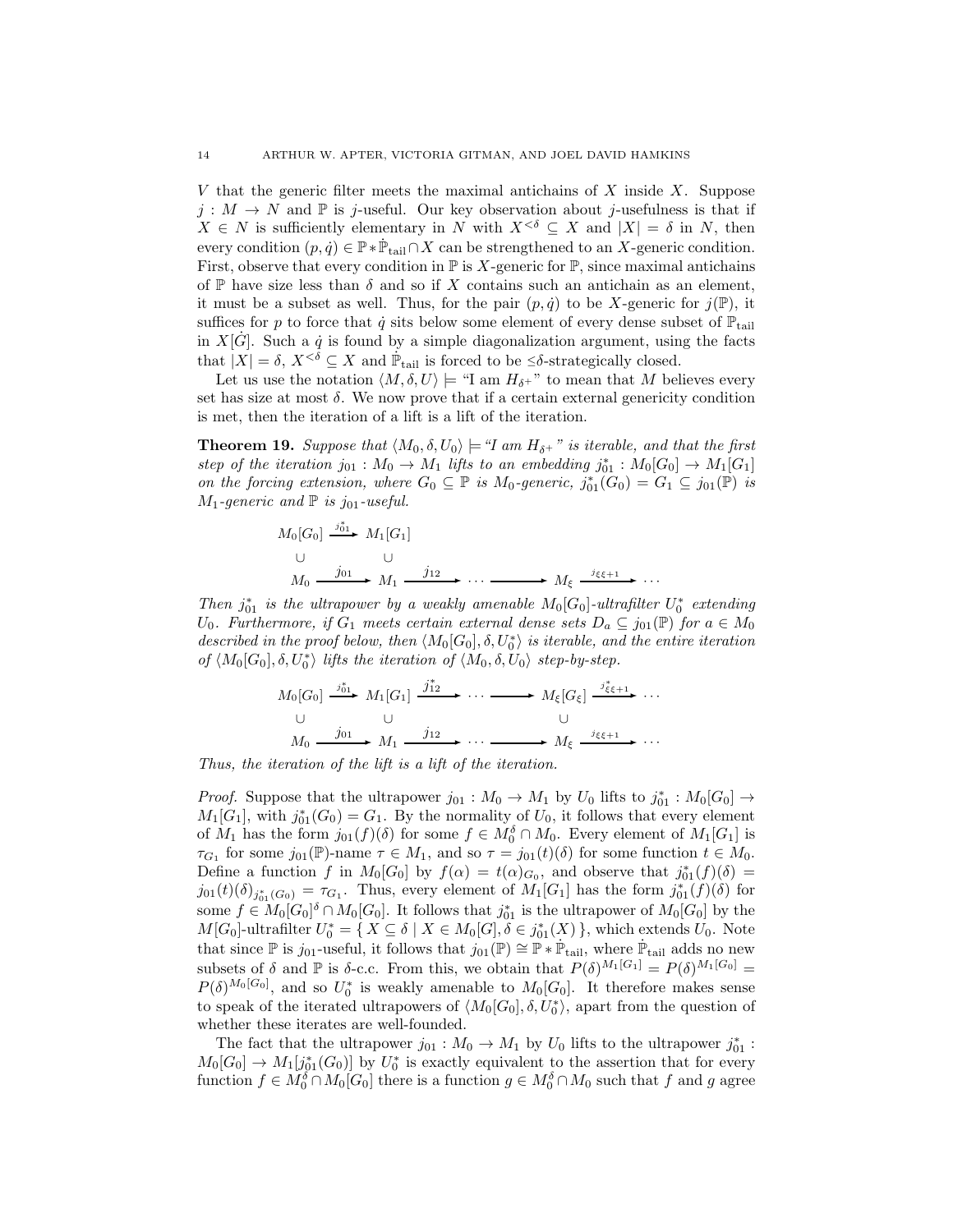on a set in  $U_0^*$ . In slogan form: Every new function agrees with an old function. This property is first order expressible in the expanded structure  $\langle M_0[G_0], \delta, U_0^*, M \rangle$ , by a statement with complexity at most  $\Pi_2$ . If  $j_{01}^*$  were sufficiently elementary on this structure, then it would preserve the truth of this statement and we could deduce easily that the iterates of  $U_0^*$  are step-by-step lifts of the corresponding iterates of  $U_0$ , completing the proof. Unfortunately, in the general case we cannot be sure that  $j_{01}^*$  is sufficiently elementary on this expanded structure. Similarly, although the original embedding  $j_{01}$ :  $M_0 \rightarrow M_1$  is fully elementary, it may not be fully elementary on the corresponding expanded structure  $j_{01} : \langle M_0, \delta, U_0 \rangle \rightarrow$  $\langle M_1, \delta_1, U_1 \rangle$ . The rest of this argument, therefore, will be about getting around this difficulty by showing that if  $G_1$  satisfies an extra genericity criterion, then the iteration of  $U_0^*$  does indeed lift the iteration of  $U_0$ .

Specifically, through this extra requirement on  $G_1$ , we will arrange that for every  $a \in M_0$ , there is a set  $m_a \in M_0$  such that

- (1)  $m_a$  is a transitive model of ZFC<sup>−</sup> containing  $\mathbb P$  and a, and
- (2) every  $f : \delta \to m_a$  in  $m_a[G_0]$  is  $u_a^*$ -equivalent to some  $g : \delta \to m_a$  in  $m_a$ ,

where  $u_a^* = m_a \cap U_0^*$ , which is an element of  $M_0[G_0]$  by the weak amenability of  $U_0^*$  to  $M_0[G_0]$ .

Let us first suppose that we have already attained  $(1)$  and  $(2)$  for every a and explain next how this leads to the conclusion of the theorem. Suppose inductively that the iteration of  $U_0^*$  on  $M_0[G_0]$  is a step-by-step lift of the iteration of  $U_0$  on  $M_0$  up to stage  $\xi$ . Note that limit stages come for free, because if every successor stage before a limit is a lift, then the limit stage is also a lift. Thus, we assume that the diagram in the statement of the theorem is accurate through stage  $\xi$ , so that in particular the  $\xi^{\text{th}}$  iteration  $j^*_{0\xi}: M_0[G_0] \to M_{\xi}[G_{\xi}]$  of  $U_0^*$  is a lift of the  $\xi^{\text{th}}$  iteration  $j_{0\xi}: M_0 \to M_{\xi}$  of  $U_0$ , and we consider the next step  $M_{\xi}[G_{\xi}] \to \text{Ult}(M_{\xi}[G_{\xi}], U_{\xi}^*).$ Since any given instance of (1) and (2), for fixed a, is expressible in  $M_0[G_0]$  as a statement about  $(m_a, G_0, u_a^*, a, \mathbb{P})$ , it follows by elementarity that  $j^*_{0\xi}(m_a)$  is a transitive model of ZFC<sup>-</sup> containing  $j_{0\xi}(\mathbb{P})$ , and that every  $f : j^*_{0\xi}(\delta) \to j^*_{0\xi}(m_a)$ in  $j_{0\xi}^*(m_a)[G_{\xi}]$  is  $j_{0\xi}^*(u_a^*)$ -equivalent to a function  $g: j_{0\xi}^*(\delta) \to j_{0\xi}^*(m_a)$  in  $j_{0\xi}(m_a)$ . Note that since  $u_a^* \nsubseteq U_0^*$ , it follows by an easy argument that  $j_{0\xi}^*(u_a^*) \nsubseteq U_{\xi}^*$ . Thus, as far as  $j_{0\xi}^*(m_a)$  and  $j_{0\xi}^*(m_a)[G_{\xi}]$  are concerned, every new function agrees with an old function. But now the key point is that the  $j_{0\xi}(m_a)$  exhaust  $M_{\xi}$ , since every object in  $M_{\xi}$  has the form  $j_{0\xi}(f)(s)$  for some finite  $s \subseteq \delta_{\xi}$ , and thus once we put f into  $m_a$  by a suitable choice of a, then  $j_{0\xi}(f)(s)$  will be in  $j_{0\xi}(m_a)$ . From this, it follows that the  $j_{0\xi}^*(m_a[G_0])$  exhaust  $M_{\xi}[G_{\xi}]$ , since every element of  $M_{\xi}[G_{\xi}]$  has a name in  $M_{\xi}$ . Therefore, every new function in  $M_{\xi}[G_{\xi}]$  agrees on a set in  $U_{\xi}^*$  with an old function in  $M_{\xi}$ , and so the ultrapower of  $M_{\xi}[G_{\xi}]$  by  $U_{\xi}^{*}$  is a lift of  $j_{\xi\xi+1}$ . Thus, we have continued the step-by-step lifting one additional step, and so by induction, the entire iteration lifts step-by-step as claimed.

It remains to explain how we achieve (1) and (2) for every  $a \in M_0$ . First, we observe that  $M_0$  is the union of transitive models  $m$  of ZFC. This is because any set  $A \subseteq \delta$  in  $M_0$  is also in  $M_1$  and therefore in  $V_{j_{01}(\delta)}^{M_1}$ , which is a model of ZFC since  $j_{01}(\delta)$  is inaccessible in  $M_1$ . By collapsing an elementary substructure of this structure in  $M_1$ , therefore, we find a size  $\delta$  transitive model  $m \models$  ZFC with  $A \in m \in M_1$ . Since m has size  $\delta$  and  $M_0 = H_{\delta^+}^{M_1}$  by weak amenability, it follows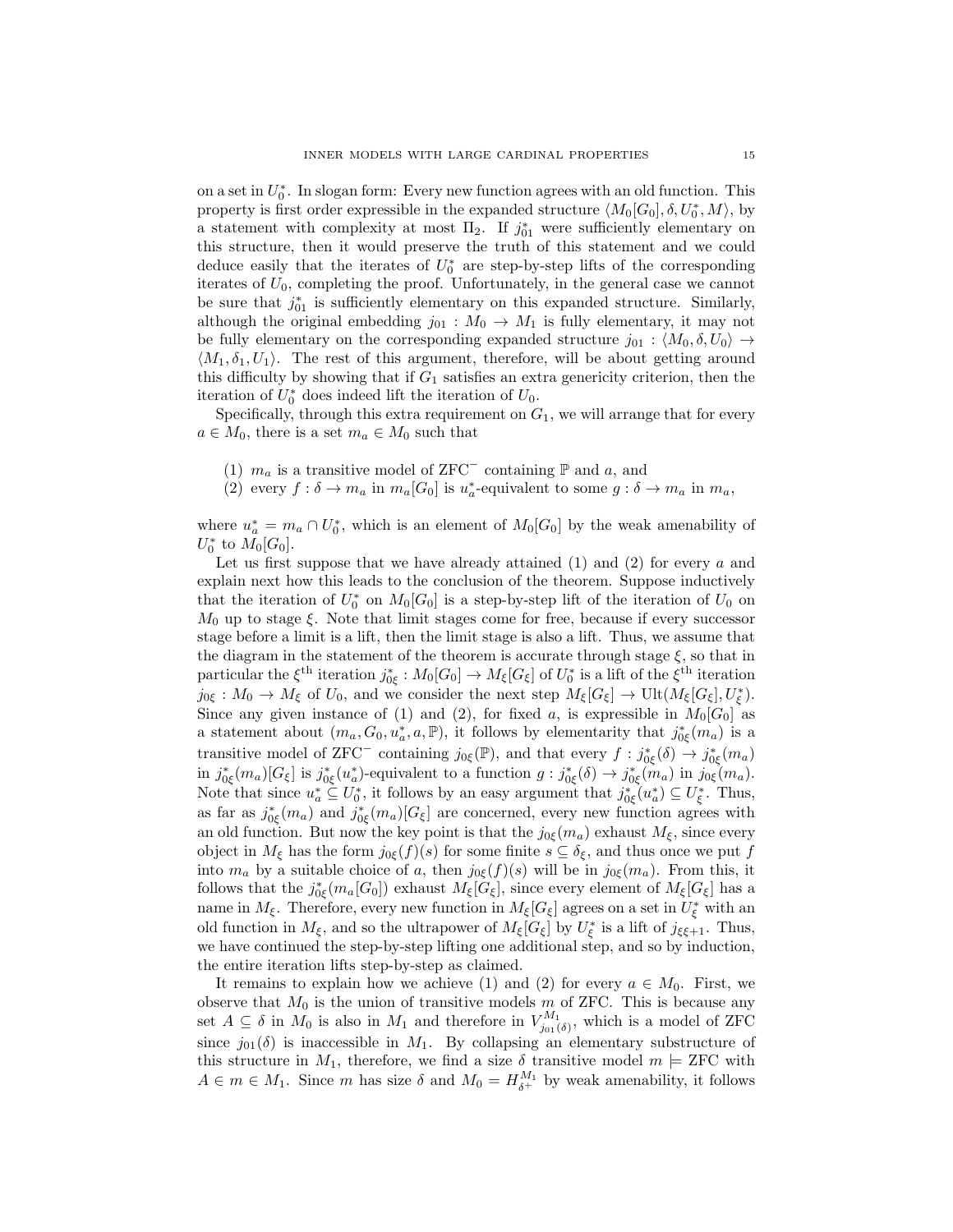that  $m \in M_0$  as well. Thus, for any  $a \in M_0$  there are numerous models m as in Statement (1), even with full ZFC.

For any such m, let  $X_m = \{ j_{01}(f)(\delta) \mid f \in m \}$ . It is not difficult to check that  $X_m \prec j_{01}(m)$ , by verifying the Tarski-Vaught criterion. Also, since  $j_{01} \restriction m \in M_1$ , it follows that  $X_m \in M_1$ , although by replacement the map  $m \mapsto X_m$  cannot exist in  $M_1$ , since  $M_1$  is the union of all  $X_m$ . For any  $a \in M_0$ , let

 $D_a = \{ q \in j_{01}(\mathbb{P}) \mid q \text{ is } X_m\text{-generic for some transitive } m \models \text{ZFC}^- \text{ with } a \in m \in M_0 \}.$ 

Recall that a condition q is  $X_m$ -generic for  $j_{01}(\mathbb{P})$  if every  $M_1$ -generic filter  $G \subseteq$  $j_{01}(\mathbb{P})$  has  $G \cap D \cap X_m \neq \emptyset$  for every dense set  $D \subseteq j_{01}(\mathbb{P})$  in  $M_1$ . Because the definition of  $D_a$  refers to the various  $X_m$ , there is little reason to expect that  $D_a$  is a set in  $M_1$ . Nevertheless, we shall argue anyway that it is a dense subset of  $j_{01}(\mathbb{P})$ .

To see this, fix a and any condition  $p \in j_{01}(\mathbb{P})$ . Since  $p = j(\vec{p})(\delta)$  for some function  $\vec{p} \in M_0$ , we may find as we explained above a transitive set  $m \in M_0$ with  $a, \vec{p}, \mathbb{P} \in m \models \text{ZFC}$ . We may also ensure in that argument that  $m^{<\delta} \subseteq m$ in  $M_0$ . It follows that  $X_m^{<\delta} \subseteq X_m$  in  $M_1$ , and since  $\vec{p} \in m$ , we also know that  $p = j(\vec{p})(\delta) \in X_m$ . The forcing  $j_{01}(\mathbb{P})$  is in  $X_m$  and factors as  $\mathbb{P} * \dot{\mathbb{P}}_{\text{tail}}$ , where  $\mathbb P$  is δ-c.c. and  $\dot{\mathbb{P}}_{tail}$  is forced to be  $\leq \delta$ -strategically closed. Since  $M_1$  knows that  $X_m$  has size  $\delta$ , it can perform a diagonalization below p of the dense sets for the tail forcing, and thereby produce a  $\mathbb P$ -name for a condition in  $\dot{\mathbb P}_{\text{tail}}$  meeting all those dense sets. (This is where we have used the key property of  $j$ -usefulness mentioned before the theorem.) Thus,  $M_1$  can build an  $X_m$ -generic condition q for  $j_{01}(\mathbb{P})$  below p. This establishes that  $D_a$  is dense, as we claimed.

We now suppose that  $G_1$  meets all the dense sets  $D_a$ , and use this to establish (1) and (2). For any  $a \in M_0$ , we have a condition  $q \in G_1$  that is  $X_m$ -generic for some transitive  $m \models \text{ZFC}^-$  in  $M_0$  containing  $\langle a, \mathbb{P} \rangle$ , thereby satisfying (1). From this, it follows that  $X_m[G_1] \cap M_1 = X_m$ , since for any name in  $X_m$  for an object in  $M_1$ ,  $X_m$  has a dense set of conditions deciding its value, and since  $G_1$  meets this dense set inside  $X_m$ , the decided value must also be in  $X_m$ . Now, suppose that  $f: \delta \to m$  is a function in  $m[G_0]$ , so that  $f = \dot{f}_{G_0}$  for some name  $\dot{f} \in m$ . Since  $\dot{f} \in m$ , it follows that  $j_{01}(\dot{f}) \in X_m$ , and so  $j_{01}(f)(\delta) \in X_m[G_1]$ . Since ran(f)  $\subseteq m$ , it follows that ran(j<sub>01</sub>(f))  $\subseteq j_{01}(m)$ , which is contained in  $M_1$ . Thus,  $j_{01}(f)(\delta) \in X_m[G_1] \cap M_1$ , which is equal to  $X_m$ . But every element of  $X_m$  has the form  $j_{01}(g)(\delta)$  for some function  $g \in m$ , and so  $j_{01}(f)(\delta) = j_{01}(g)(\delta)$  for such a function g. It follows that  $f$  and  $g$  agree on a set in  $U_0^*$  and we have established  $(2)$ , completing the argument.

A special case of the theorem occurs when  $\mathbb P$  has size smaller than  $\delta$  in  $M_0$ . In this case,  $\dot{\mathbb{P}}_{\text{tail}}$  is trivial and the extra genericity condition is automatically satisfied, since the dense sets  $D_a$  would be elements of  $M_1$ . The nontrivial case of the theorem occurs when the forcing  $\mathbb P$  has size  $\delta$ , and its image is therefore stretched on the ultrapower side. We are unsure about the extent to which it could be true generally that the iteration of a lift is a lift of the iteration. Surely some hypotheses are needed on the forcing, since if  $\mathbb P$  is an iteration of length  $\delta$  and  $j(\mathbb P)$  adds new subsets to  $\delta$  at stage  $\delta$ , for example, then the lift  $j_{01}^*$  will not be weakly amenable, making it impossible to iterate. Our j-usefulness hypothesis avoids this issue, but we are not sure whether it is possible to omit the external genericity assumption we made on  $G_1$ . Nevertheless, this extra genericity assumption appears to be no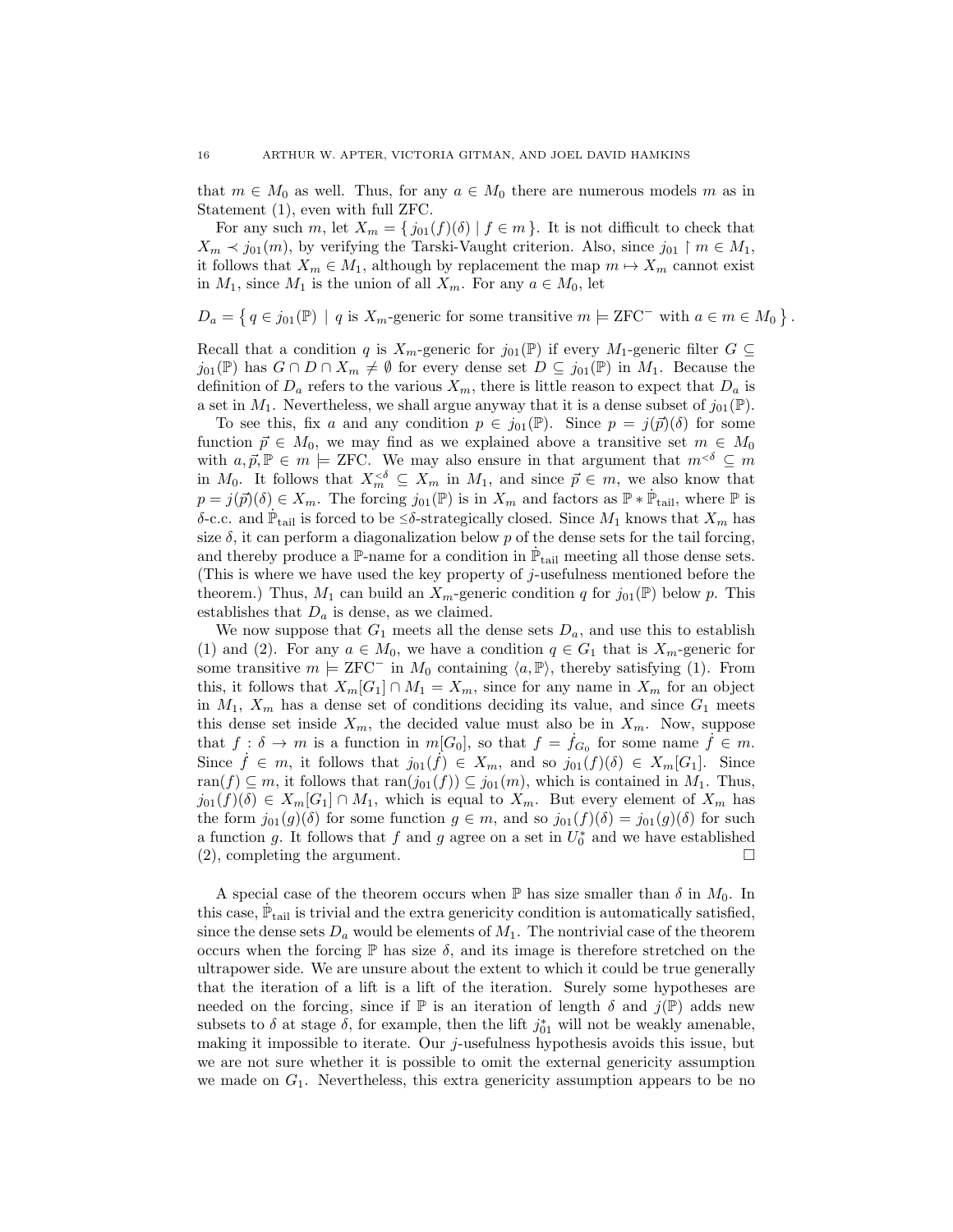more difficult to attain in practice than ordinary  $M_1$ -genericity. For example, in the case of countable structures:

<span id="page-16-3"></span>Corollary 20. If  $\langle M, \delta, U \rangle \models "I \text{ am } H_{\delta^+}$ " is a countable iterable structure and P ∈ M *is useful for the ultrapower of* M *by* U*, then there is an* M*-generic filter*  $G \subseteq \mathbb{P}$  and  $M[G]$ -ultrafilter  $U^*$  extending U such that  $\langle M[G], \delta, U^* \rangle$  is iterable, and *the iteration of*  $M[G]$  *by*  $U^*$  *is a step-by-step lift of the iteration of*  $M$  *by*  $U$ *.* 

*Proof.* This is simply a special case of the previous theorem. When M is countable, then there is no trouble in finding an M-generic filter G and  $M_1$ -generic filter  $G_1$ satisfying the extra genericity requirement, since there are altogether only countably many dense sets to meet.  $\Box$ 

#### 4. The third proof method

<span id="page-16-0"></span>In this section, for the third proof method, we generalize the proof sketch of Theorem [16](#page-9-0) given at the end of Section [2.](#page-3-0) For the arguments here, we shall use the hypothesis of having a weakly iterable cardinal  $\delta$  with  $V_{\delta}$  a model containing large cardinals. We shall use the structure  $\langle M, \delta, U \rangle$  witnessing the weak iterability of  $\delta$  to produce a countable iterable structure and build the inner model out of the iterates of this structure or the iterates of its forcing extension.

<span id="page-16-2"></span>**Theorem 21.** If  $\langle M, \delta, U \rangle$  is iterable with a poset  $\mathbb{P} \in V_{\delta}^M$ , then there is an inner *model satisfying every sentence forced by*  $\mathbb{P}$  *over*  $V_{\delta}^M$ .

*Proof.* Let  $\langle M_0, \delta_0, U_0 \rangle$  be obtained by collapsing a countable elementary substructure of  $\langle M, \delta, U \rangle$  containing P. By Lemma [18,](#page-11-0)  $\langle M_0, \delta_0, U_0 \rangle$  is iterable. Also, if  $\mathbb Q$  is the collapse of the poset  $\mathbb{P}$ , then by elementarity  $\mathbb Q$  forces the same sentences over  $V_{\delta_0}^{M_0}$  that  $\mathbb P$  forces over  $V_{\delta}^M$ . Let  $\{j_{\xi\eta}:M_{\xi}\to M_{\eta}\mid \xi<\eta\in\mathcal O\mathrm{rd}\}\$  be the corresponding directed system of iterated ultrapowers of  $M_0$ , and consider the inner model  $W = \bigcup_{\xi \in \text{Ord}} j_{0\xi}(V_{\delta_0}^{M_0}),$  which is the cumulative part of the iteration lying below the critical sequence. Since  $V_{\delta_0}^{M_0} \prec W$  and  $V_{\delta_0}^{W} = V_{\delta_0}^{M_0}$ , it follows that Q forces the same sentences over  $V_{\delta_0}^{M_0}$  as over W, and these are the same as forced by  $\mathbb P$  over  $V_{\delta}^M$ . Since Q lies below the critical point  $\delta_0$  of the iteration, the model W contains only countably many dense subsets of  $\mathbb Q$  and so we can build a W-generic filter  $G$ directly. Thus, the model  $W[G]$ , an inner model of V, satisfies the requirement of the theorem.  $\hfill \square$ 

Let us now apply this theorem to the case of an indestructible supercompact cardinal.

<span id="page-16-1"></span>**Theorem 22.** *If*  $\kappa$  *is*  $\langle \delta$ -supercompact for a weakly iterable cardinal  $\delta$  *above*  $\kappa$ *, then there is an inner model in which* κ *is an indestructible supercompact cardinal.*

*Proof.* Suppose that  $\kappa$  is  $\langle \delta$ -supercompact for a weakly iterable cardinal  $\delta$  above κ and the weak iterability of δ is witnessed by an iterable structure  $\langle M, \delta, U \rangle$ , with  $V_{\delta} \in M$ . In particular,  $\kappa$  is  $\delta$ -supercompact in M. Note that the Laver preparation  $\mathbb P$  of  $\kappa$  is small relative to  $\delta$  in M. Thus, by Theorem [21,](#page-16-2) there is an inner model  $W_0$  satisfying the theory forced by  $\mathbb P$  over  $V_\delta$ . The forcing  $\mathbb P$ , of course, makes  $\kappa$  indestructibly supercompact in  $V_{\delta}^{\mathbb{P}}$ , and so the inner model  $W_0$  has an indestructible supercompact cardinal  $\kappa_0$ .

In order to prove the full claim, we must find a W in which  $\kappa$  itself is indestructibly supercompact. For this, let us look more closely at how the inner model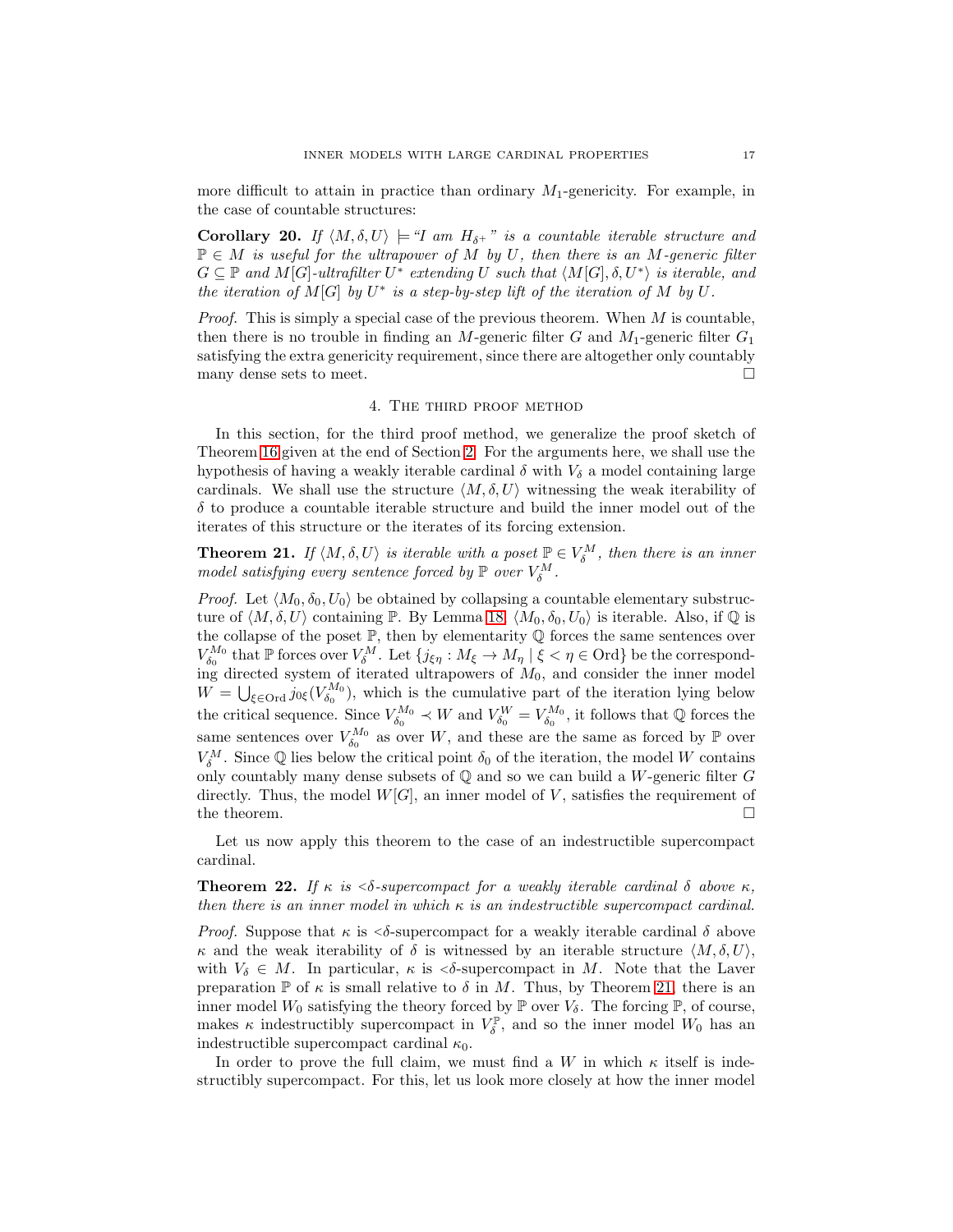$W_0$  arises from the proof of Theorem [21.](#page-16-2) Specifically, the indestructible supercompact cardinal  $\kappa_0$  of  $W_0$  arises inside a countable iterable structure  $M_0$ , obtained by a Mostowski collapse of a countable structure containing  $\kappa$ , and  $\kappa_0$  is below the critical point  $\delta_0$  of the iteration. Thus,  $\kappa_0$  is not moved by the iteration and is therefore a countable ordinal in  $V$ , even though it is indestructibly supercompact in  $W_0$ . Since in particular  $\kappa_0$  is measurable in  $W_0$ , we may consider the internal system of embeddings obtained by iterating a normal measure on  $\kappa_0$  in  $W_0$ . The successive images of  $\kappa_0$  lead to the critical sequence  $\{\kappa_\alpha \mid \alpha \in \text{Ord}\},\$  which is a closed unbounded class of ordinals, containing all cardinals of V . It follows that  $\kappa$  itself appears on this critical sequence, as the  $\kappa^{\text{th}}$  element  $\kappa = \kappa_{\kappa}$ . In particular, if  $j: W_0 \to W_\kappa$  is the  $\kappa^{\text{th}}$  iteration of the normal measure, then  $j(\kappa_0) = \kappa$ , and so by elementarity,  $W_{\kappa}$  is an inner model in which  $\kappa$  itself is an indestructible supercompact cardinal.

It should be clear that once there is an inner model  $W$  containing an indestructible supercompact cardinal, and this cardinal is a mere countable ordinal in  $V$ , then in fact it can be arranged that any desired cardinal of  $V$  is an indestructible supercompact cardinal in an inner model. For example, this argument shows that if there is a cardinal that is supercompact up to a weakly iterable cardinal, then there are inner models W in which  $\aleph_1^V$  is indestructibly supercompact, or  $\aleph_2^V$  or  $\aleph_\omega^V$ is indestructibly supercompact, and so on, as desired.

The method also provides an answer to Test Question [5.](#page-2-3)

<span id="page-17-0"></span>**Theorem 23.** If  $\kappa$  is  $\langle \delta$ -supercompact for a weakly iterable cardinal  $\delta$  above  $\kappa$ , *then there is an inner model of the* PFA*.*

*Proof.* Let  $\langle M, \delta, U \rangle$  be an iterable structure containg  $V_{\delta}$ . Then  $\kappa$  is supercompact in  $V_{\delta}$ , and so the Baumgartner forcing  $\mathbb{P} \in V_{\delta}$  forces the PFA over  $V_{\delta}$ . Thus, by Theorem [21,](#page-16-2) there is an inner model of the PFA.

Let us return to Test Question [1,](#page-1-0) where we aim to produce an inner model with a supercompact cardinal and the full GCH. In Theorem [14,](#page-6-0) we approached this, by finding inner models with a supercompact cardinal  $\kappa$  such that  $2^{\kappa} = \kappa^+$  or such that  $2^{\kappa} = \kappa^{++}$ , and the proof generalized to get various GCH patterns at or above  $\kappa$ . The proofs of those theorems, however, relied on the friendliness of the iteration up to  $\kappa$ , and so seem unable to attain the full GCH. For example, if CH fails in V, then there can be no friendly forcing of the GCH. The third proof method, however, does work to produce such an inner model. We cannot apply Theorem [21](#page-16-2) directly to the case of the poset forcing the GCH, since it is a class forcing over  $V_{\delta}$ . Following the proof of Theorem [21,](#page-16-2) we would need at the last step to obtain a generic for a class forcing over the inner model W, and there is no obvious reason to suppose that such a W-generic can be constructed. Instead, using Theorem [19,](#page-13-0) we shall follow the modified strategy of forcing over the countable iterable structure first and then iterating out to produce the inner model. Note that if the GCH fails in V, then for large  $\theta$  one cannot expect to find the GCH in the robust type of inner models W for which  $W^{\theta} \subseteq W$ , since such a property would inject the GCH violations from V into W.

The following theorem generalizes Theorem [21](#page-16-2) to the case of class forcing with respect to  $V_{\delta}$ .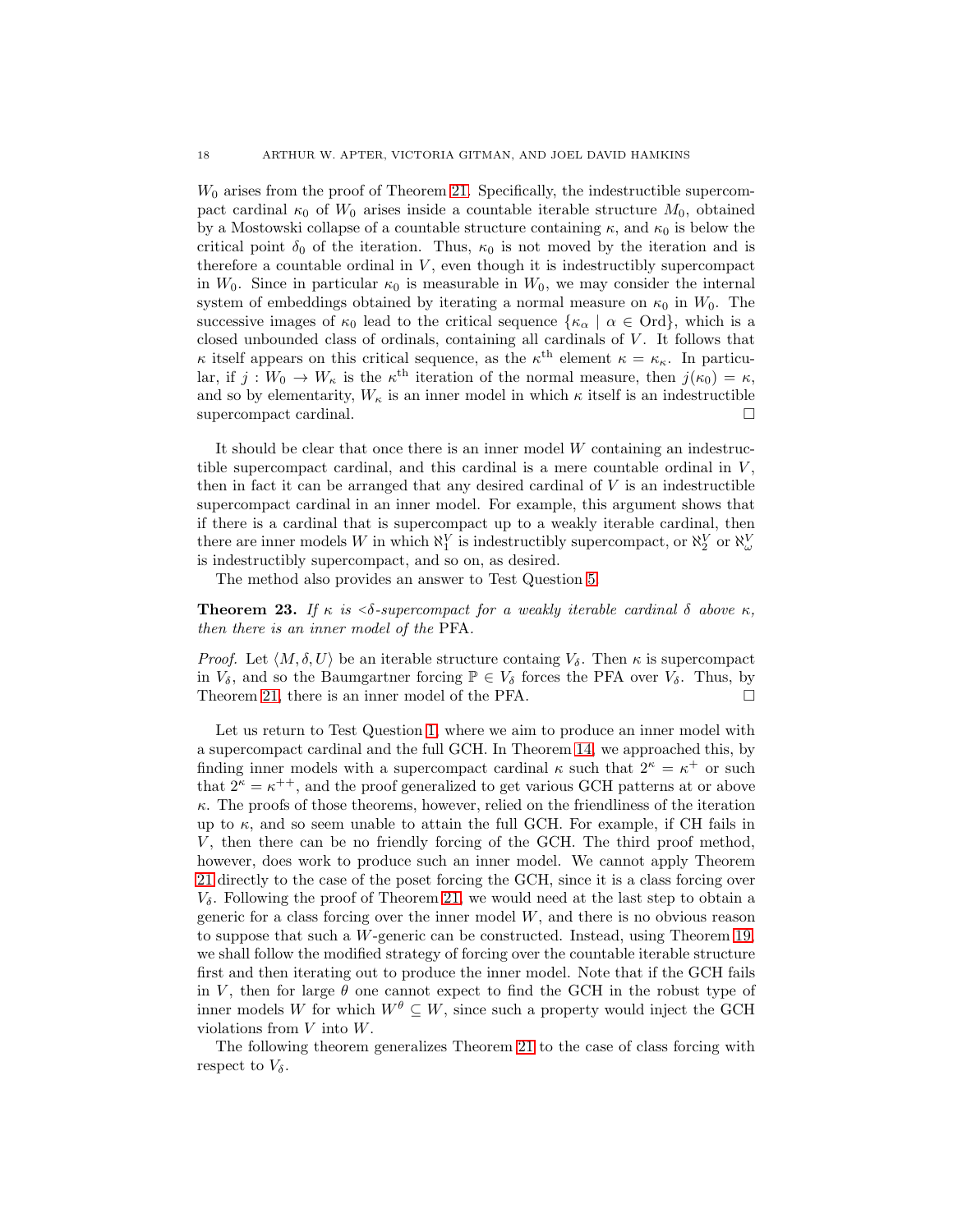<span id="page-18-1"></span>**Theorem 24.** If  $\langle M, \delta, U \rangle$  is iterable and  $\mathbb{P} \subseteq V_{\delta}^M$  is a poset in M and useful for *the ultrapower by* U*, then there is an inner model satisfying every sentence forced by*  $\mathbb{P}$  *over*  $V_{\delta}^M$ .

*Proof.* We may assume without loss of generality that  $\langle M, \delta, U \rangle \models$  "I am  $H_{\delta^+}$ ". (If not, replace M with  $H_{\delta^+}^M$  and observe that the structure  $\langle H_{\delta^+}^M, \delta, U \rangle$  remains iterable since it has all the same functions  $f: \delta \to H_{\delta^+}^M$  as M and therefore its iterates are substructures of the corresponding iterates of  $\langle M, \delta, U \rangle$ .) As in Theorem [21,](#page-16-2) let  $\langle M_0, \delta_0, U_0 \rangle$  be a countable iterable structure obtained by collapsing a countable elementary substructure of  $\langle M, \delta, U \rangle$  containing  $\mathbb{P}$ , and let  $\mathbb{Q}$  be the image of  $\mathbb{P}$ under the collapse. Since  $M_0$  is countable, there is by Corollary [20](#page-16-3) an  $M_0$ -generic filter  $G_0 \subseteq \mathbb{Q}$  and an  $M_0[G_0]$ -ultrafilter  $U_0^*$  extending  $U_0$  such that  $\langle M_0[G_0], \delta_0, U_0^* \rangle$ is iterable, and such that the iteration of  $M_0[G_0]$  by  $U_0^*$  is a step-by-step lifting of the iteration of  $M_0$  by  $U_0$ . Note that  $V_{\delta_0}^{M_0[G_0]}$  $V_{\delta_0}^{M_0[G_0]}=V_{\delta_0}^{M_0}[G_0]$  satisfies the theory forced by  $\mathbb P$  over  $V_\delta^M$ . Let  $\{j_{\xi\eta}:M_\xi[G_\xi]\to M_\eta[G_\eta]\mid \xi\lt\eta\in\mathcal{O}$ rd} be the directed system of iterated ultrapowers of  $M_0[G_0]$ , and consider  $W = \bigcup_{\xi \in \text{Ord}} j_{0\xi}(V_{\delta_0}^{M_0[G_0]}$  $\delta_0^{NII0\,[\mathbf{G}0]}\big).$ Since the iteration of  $U_0^*$  lifts the iteration of  $U_0$  on  $M_0$  step-by-step, it follows that  $W = \bar{W}[H]$ , where  $\bar{W} = \bigcup_{\xi \in \text{Ord}} j_{0\xi}(V_{\delta_0}^{M_0})$  and H is the  $\bar{W}$ -generic filter arising from  $\bigcup_{\xi} j_{0\xi}(G_0)$  for the class forcing obtained by  $\bigcup_{\xi} j_{0\xi}(\mathbb{Q})$ . By elementarity, W satisfies the same sentences that are forced to hold over  $V_{\delta_0}^{M_0}$  by  $\mathbb{Q}$ , and these are the same as those forced to hold over  $V_{\delta}^M$  by  $\mathbb{P}$ .

We may now apply Theorem [24](#page-18-1) to provide answers to Test Questions [1](#page-1-0) and [6,](#page-2-1) from a stronger hypothesis.

<span id="page-18-0"></span>**Theorem 25.** *If*  $\kappa$  *is*  $\langle \delta$ -supercompact for a weakly iterable cardinal  $\delta$ , then there *is an inner model in which*  $\kappa$  *is supercompact and the* GCH *plus*  $V = \text{HOD}$  *hold.* 

*Proof.* Let  $\langle M, \delta, U \rangle$  be an iterable structure containing  $V_{\delta}$ , and as before, assume without loss of generality that  $M \models \text{``I am } H_{\delta^+}$ ". Observe that the canonical class forcing of the GCH is definable over  $V_{\delta}$  and useful for the ultrapower embedding. Note that although  $\delta$  may be singular in V, it is Mahlo (and more) in M, and so the forcing is  $\delta$ -c.c. inside M. By Theorem [24,](#page-18-1) there is an inner model with a supercompact cardinal and the GCH. To obtain an inner model where  $\kappa$  itself is supercompact, simply follow the second part of the proof of Theorem [22.](#page-16-1) One can similarly obtain an inner model satisfying  $V = \text{HOD}$  without the GCH by coding sets into the continuum function, making essentially the same argument. (See, e.g., the coding method used in [\[Rei06,](#page-24-15) Theorem 11] or [\[Rei07,](#page-24-16) Theorem 11].) If  $GCH+V = HOD$  is desired, as in the statement of the theorem, then one should use a coding method compatible with the GCH. For example, the  $\diamondsuit^*_{\gamma}$  coding method used in [\[BT09\]](#page-24-17), in conjunction with the proof of [\[Rei06,](#page-24-15) Theorem 11] or [\[Rei07,](#page-24-16) Theorem 11], forces  $GCH + V = HOD$  while preserving supercompactness, and has the desired closure properties for this argument.

The hypotheses of Theorems [22,](#page-16-1) [23](#page-17-0) and [25](#page-18-0) can be improved slightly, since it is not required that  $\delta$  is weakly iterable, but rather only that

(\*) κ is <δ-supercompact inside an iterable structure  $\langle M, \delta, U \rangle$  where  $V_{\delta}^M$  exists.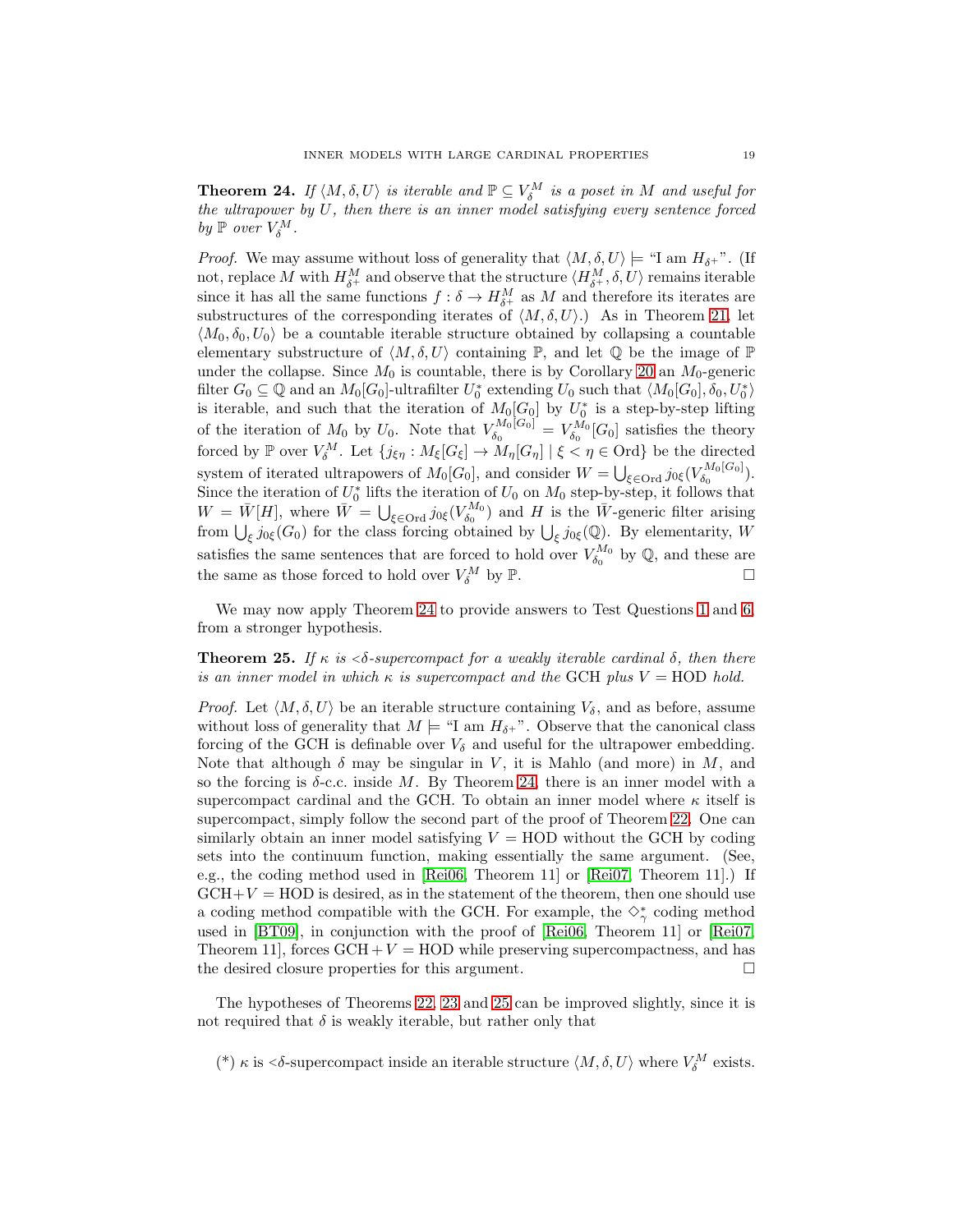It is irrelevant assuming (\*) whether  $V_{\delta}^M$  is the true  $V_{\delta}$ , since the only use of that in our argument was to ensure that  $\kappa$  was  $\leq \delta$ -supercompact in M.

Next, we improve the iteration method to find more robust inner models, which not only satisfy the desired theory, but which also agree with V up to  $\delta$ . This sort of additional feature cannot be attained by iterating a countable model out of the universe, which is ultimately how our earlier instances of the iteration method proceeded.

Suppose as usual that  $\langle M, \delta, U \rangle$  is a structure where  $M \models \text{ZFC}^-, \delta$  is a cardinal in M, and U is a weakly amenable M-ultrafilter. Suppose further that  $V_{\delta}^M$  exists. As a shorthand, let us refer to these structures as *weakly amenable*. A weakly amenable structure that is closed under  $\langle \delta \text{-sequences} \rangle$  is automatically iterable. This is because it will be correct about the countable completeness of the ultrafilter, which suffices for iterability (see [\[Kun70\]](#page-24-18)). Moreover, closure under  $\langle \delta \text{-sequences} \rangle$ implies that  $\delta$  is inaccessible and hence  $V_{\delta}^M = V_{\delta}$ . Thus, if there exists a weakly amenable structure with  $M^{<\delta} \subseteq M$ , then  $\delta$  is weakly iterable. The existence of these structures, however, has a significantly larger consistency strength than the existence of a weakly iterable cardinal that is between Ramsey and measurable cardinals (see [\[Git11\]](#page-24-12)).

<span id="page-19-0"></span>**Theorem 26.** *Suppose*  $\langle M, \delta, U \rangle$  *is weakly amenable with*  $M^{<\delta} \subseteq M$ *. Suppose that*  $\mathbb{P} \subseteq V_{\delta}$  *is a poset in* M *such that for every*  $\gamma < \delta$ *, there is a condition*  $p \in \mathbb{P}$  *such that*  $\mathbb{P} \restriction p$  *is*  $\leq \gamma$ *-strategically closed and useful for the ultrapower of* M *by* U. Then *there is an inner model* W of V *satisfying every sentence forced by*  $\mathbb{P}$  *over*  $V_{\delta}$  *and with*  $V_{\delta}^{W} = V_{\delta}$ .

*Proof.* As usual, without loss of generality, we assume that  $M \models \text{``I am } H_{\delta+}$ ". We may also assume that M has size  $\delta$ , since if necessary, we may replace M with an elementary substructure  $M^* = \bigcup_{\omega} M_n$ , where each  $M_n \prec M$  of size  $\delta$  is constructed in the ultrapower so that  $M_n \cap U \in M_{n+1}$ , and observe that the structure  $\langle M^*, \delta, U \rangle$ remains iterable by Lemma [18.](#page-11-0) The hypothesis on  $\mathbb P$  is a superfriendly version of usefulness. Consider the first two steps of the iteration

$$
M = M_0 \xrightarrow{j_{01}} M_1 \xrightarrow{j_{12}} M_2.
$$

Our strategy will be to lift the *second* step of the iteration. We shall produce in V a lift  $j_{12}^* : M_1[G_1] \to M_2[G_2]$ , where  $G_1 \subseteq j_{01}(\mathbb{P})$  is  $M_1$ -generic and  $j_{12}^*(G_1) = G_2$ is  $M_2$ -generic for  $j_{02}(\mathbb{P})$ , while also satisfying the extra genericity requirement of Theorem [19.](#page-13-0) By that theorem, therefore, the lift will be iterable and the desired inner model will be obtained by iterating it out of the universe.

To begin, note that the structure  $\langle M_1, \delta_1, U_1 \rangle$  arising from the ultrapower of  $\langle M, \delta, U \rangle$  is certainly iterable, since it was obtained after one step of the iterable structure  $\langle M, \delta, U \rangle$ . In addition, the assumptions on  $M_0$  ensure that  $M_1^{<\delta} \subseteq M_1$ and  $|M_1| = \delta$ , and also that  $M_2^{\leq \delta} \subseteq M_2$  and  $|M_2| = \delta$ . By the superfriendly assumption on P, and using elementarity, we may find a condition  $p \in j_{01}(\mathbb{P})$ below which  $j_{01}(\mathbb{P})$  is  $\leq \delta$ -strategically closed in  $M_1$ , and hence truly  $\leq \delta$ -strategically closed. By definition of usefulness,  $\mathbb P$  has  $\delta$ -c.c. in  $M_0$  and  $j_{01}(\mathbb P)$  factors in  $M_1$  as  $\mathbb{P} * \dot{\mathbb{P}}_{tail}$  with  $\dot{\mathbb{P}}_{tail}$  forced to be  $\leq \delta$ -strategically closed. By elementarity, it follows that  $j_{01}(\mathbb{P})$  has  $j_{01}(\delta)$ -c.c. in  $M_1$  and  $j_{01}(\mathbb{P})$  factors in  $M_2$  as  $j_{01}(\mathbb{P}) * j_{01}(\mathbb{P}_{\text{tail}})$ with  $j_{01}(\dot{\mathbb{P}}_{\text{tail}})$  forced to be  $\leq j_{01}(\delta)$ -strategically closed, and hence  $j_{01}(\mathbb{P})$  is useful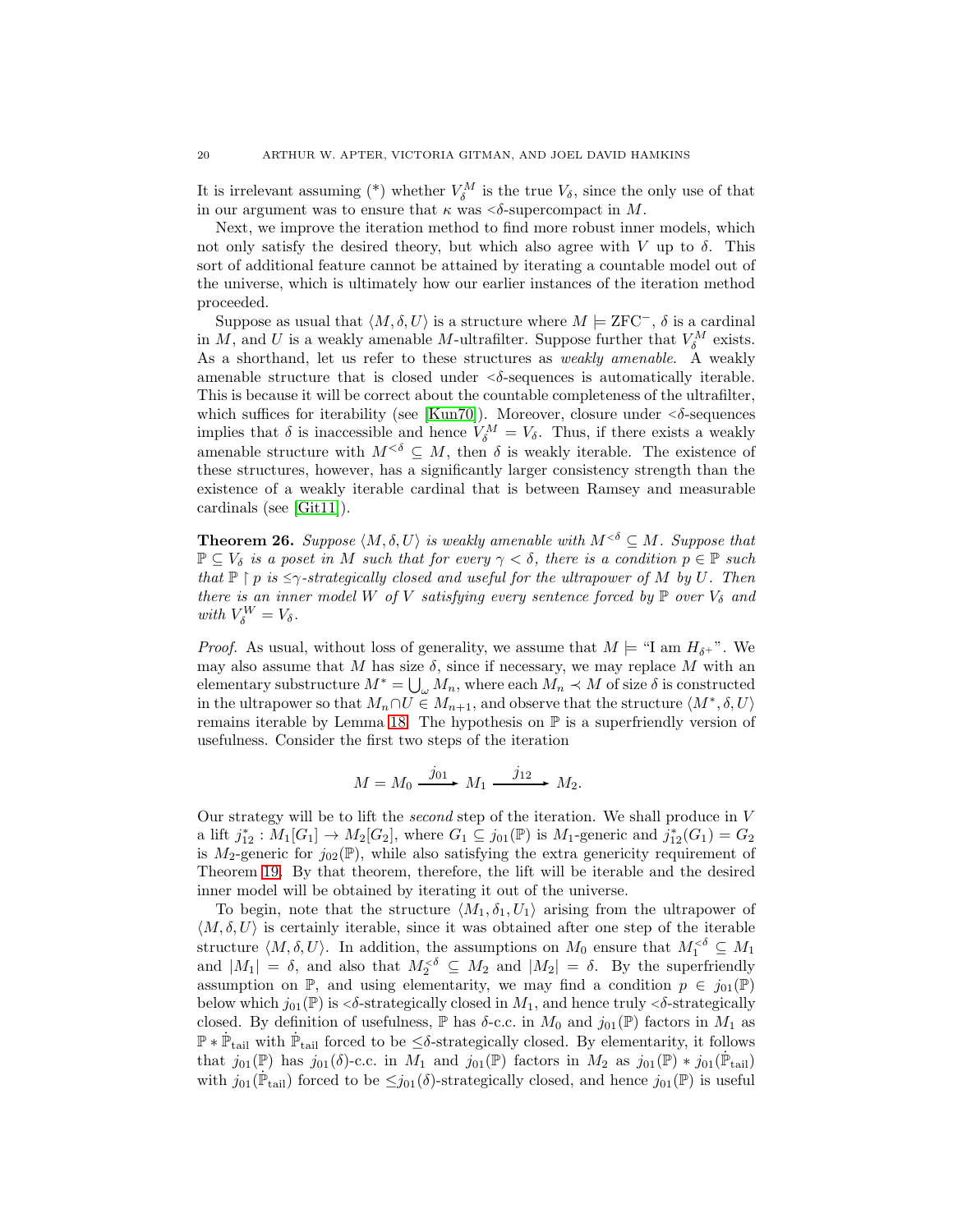for  $j_{12}$ . It follows that below the condition  $(p, \dot{1}_{j_{01}(\dot{\mathbb{P}}_{\text{tail}})})$ , the poset  $j_{02}(\mathbb{P})$  is  $\langle \delta \cdot \rangle$ strategically closed. Since there are only  $\delta$  many dense subsets of  $j_{02}(\mathbb{P})$  in  $M_2$  and  $M_2^{\leq \delta} \subseteq M_2$ , we may diagonalize to find an  $M_2$ -generic filter  $G_2 \subseteq j_{02}(\mathbb{P})$  below p in V. It follows that  $G_1 = G_2 \restriction j_{01}(\delta)$  is  $M_1$ -generic for  $j_{01}(\mathbb{P})$ , and we may lift the embedding  $j_{12}$  to  $j_{12}^* : M_1[G_1] \to M_2[G_2]$ . We may furthermore arrange in the diagonalization that  $G_2$  also meets all the external dense sets  $D_a$  arising in Theorem [19,](#page-13-0) since there are only  $\delta$  many such additional sets, and they can simply be folded into the diagonalization. Thus, by Theorem [19,](#page-13-0) the lift  $j_{12}^*$  is iterable. Let  ${j_{1\xi}^*: M_1[G_1] \to M_{\xi}[G_{\xi}]}$  be the corresponding iteration, and let  $W = \bigcup_{\xi} V_{j_1\xi}^{M_{\xi}[G_{\xi}]}$  $j_{1\xi}(\delta_1)$ be the resulting inner model. This is the union of an elementary chain, and so  $W$ is an elementary extension of  $M_1[G_1]$ , which satisfies all sentences forced by  $\mathbb P$  over  $V_{\delta}$  and includes  $H_{\delta+}^M$ . In particular,  $V_{\delta} \subseteq W$  and so  $V_{\delta}^W = V_{\delta}$ , completing the  $\Box$ 

<span id="page-20-0"></span>**Theorem 27.** *If*  $\kappa$  *is indestructibly* < $\delta$ -supercompact in a weakly amenable  $\langle M, U, \delta \rangle$ *with*  $M^{<\delta} \subseteq M$ , then there is an inner model W satisfying  $V = \text{HOD}$  *in which*  $\kappa$ *is indestructibly supercompact and for which*  $V_{\delta}^{W} = V_{\delta}$ .

*Proof.* Let  $\langle M, \delta, U \rangle$  be weakly amenable with  $M^{<\delta} \subseteq M$ . It follows that  $\kappa$  is indestructibly supercompact in  $V_{\delta}$ . Let  $\mathbb{P}$  be the forcing notion that first generically chooses (via a lottery sum) an ordinal  $\gamma_0$  in the interval  $[\kappa, \delta)$ , and then performs an Easton support iteration of length  $\delta$ .  $\mathbb{P}$  does nontrivial forcing at regular cardinals  $\gamma$  in the interval  $[\gamma_0, \delta)$ , with forcing that either forces the GCH to hold at  $\gamma$  or to fail at  $\gamma$ , using the lottery sum  $\oplus$ {Add( $\gamma^+$ , 1), Add( $\gamma$ ,  $\gamma^{++}$ )}. An easy density argument (see the proof of [\[Fri09,](#page-24-19) Lemma 13.1]) shows that any particular set of ordinals below  $\delta$  added by this forcing will be coded into the GCH pattern below δ, and so  $\mathbb P$  forces  $V = \text{HOD}$  over  $V_\delta$ . By indestructibility, the forcing  $\mathbb P$  preserves the indestructible supercompactness of  $\kappa$ . Furthermore, the forcing  $\mathbb P$  is definable in  $V_\delta$ , and the choice of  $\gamma_0$  makes the forcing as closed as desired below  $\delta$ , as well as useful for the ultrapower of  $M$  by  $U$ . Thus, the hypotheses of Theorem [26](#page-19-0) are satisfied. So by that theorem, there is an inner model  $W$  satisfying  $V = \text{HOD}$  and having  $V_{\delta}^{W} = V_{\delta}$ . Since  $\kappa$  is below  $\delta$ , the critical point of the iteration of M by U, it is not moved by that iteration, and so  $\kappa$  is indestructibly supercompact in  $W.$ 

Next, we consider a variant of one of the questions mentioned after Test Question [7,](#page-2-2) asking the extent to which sets can be placed into the HOD of an inner model.

<span id="page-20-1"></span>**Theorem 28.** *If*  $\kappa$  *is strongly Ramsey, then for any*  $A \in H_{\kappa^+}$ *, there is an inner model* W *containing* A *and satisfying*  $V = \text{HOD}$ *. If the* GCH *holds below* κ*, then one can arrange that* A *is definable in* W *without parameters.*

*Proof.* From our earlier discussion, we know that  $\kappa$  is strongly Ramsey if every  $A \in H_{\kappa^+}$  can be placed into a weakly amenable structure  $\langle M, \kappa, U \rangle$  with  $M^{\leq \kappa} \subseteq M$ .

Starting with a weakly amenable  $\langle M, \kappa, U \rangle$  with  $M^{<\kappa} \subseteq M$  and  $A \in M$ , we use the same forcing as in the proof of Theorem [27](#page-20-0) and appeal to Theorem [26](#page-19-0) to obtain an inner model W satisfying  $V = HOD$  and having  $A \in W$ , as desired.

Lastly, if the GCH holds below  $\kappa$ , then as in Theorem [15,](#page-7-0) we may arrange the coding to begin with coding  $A$ , and thereby make  $A$  definable in  $W$  without parameters.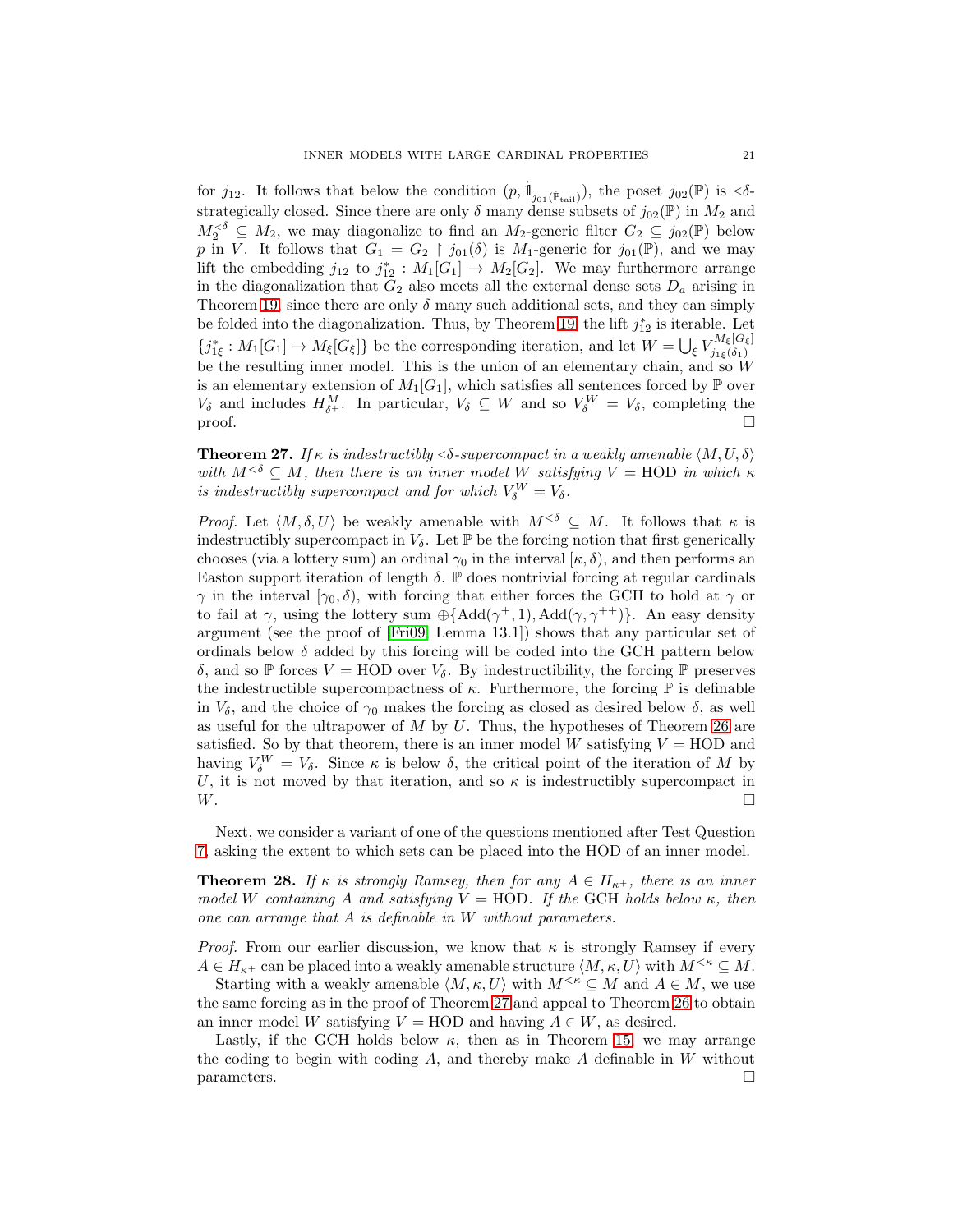Corollary 29. *If there is a proper class of strongly Ramsey cardinals, then every set* A *is an element of some inner model* W *satisfying*  $V = HOD$ .

*Proof.* Under this hypothesis, every set A is in  $H_{\delta^+}$  for some strongly Ramsey cardinal  $\delta$ , and so is in an inner model W satisfying  $V = \text{HOD}$  by Theorem [28.](#page-20-1)  $\Box$ 

To summarize the situation with our test questions, we have provided definite affirmative answers to Test Questions [2,](#page-1-1) [3,](#page-1-2) [4](#page-2-0) and [7,](#page-2-2) along with several variants, but have only provided the affirmative conclusion of Test Questions [1,](#page-1-0) [5](#page-2-3) and [6](#page-2-1) from the (consistency-wise) stronger hypothesis that there is a cardinal supercompact up to a weakly iterable cardinal (or at least supercompact inside an iterable structure). We do not know if this hypothesis can be weakened for these results to merely a supercompact cardinal. Perhaps either Woodin's new approach to building nonfine-structural inner models of a supercompact cardinal, or Foreman's approach of [\[For09\]](#page-24-20) for constructing inner models of very large cardinals, will provide the answers to these questions.

#### 5. Further Applications

<span id="page-21-0"></span>We shall now describe how variants of our methods can be used to obtain a further variety of inner models. First, using the methods of Theorem [25](#page-18-0) and a stronger hypothesis, we can obtain:

Theorem 30. *Suppose that* δ *is a weakly iterable cardinal and a limit of cardinals that are* <sup>&</sup>lt;δ*-supercompact. Then:*

- (1) *There is an inner model with a proper class of supercompact cardinals, all Laver indestructible.*
- (2) *There is an inner model with a proper class of supercompact cardinals, where the* GCH *holds.*
- (3) *There is an inner model with a proper class of supercompact cardinals, where* V = HOD *and the Ground Axiom hold.*

Of course, there are numerous other possibilities, for any of the usual forcing iterations; we mention only these three as representative. In each case, the natural forcing has the same closure properties needed to support the argument of Theorem [25.](#page-18-0) In the case of Statement (2), for example, one uses the canonical Easton support forcing of the GCH, and in Statement (3), one uses any of the usual iterations that force every set to be coded into the GCH pattern of the continuum function, a state of affairs that implies both  $V = HOD$  and the Ground Axiom, the assertion that the universe was not obtained by set forcing over any inner model (see [\[Ham05\]](#page-24-21), [\[Rei06\]](#page-24-15) and [\[Rei07\]](#page-24-16)).

For the next application of our methods, we show that there are inner models witnessing versions of classical results of Magidor [\[Mag76\]](#page-24-22).

# <span id="page-21-1"></span>Theorem 31.

- (1) *If* κ *is* <sup>&</sup>lt;δ*-strongly compact for a weakly iterable cardinal* δ *above* κ*, then there is an inner model in which* κ *is both the least strongly compact and the least measurable cardinal.*
- <span id="page-21-2"></span>(2) *If there is a strongly compact cardinal* κ*, then there is an inner model in which the least strongly compact cardinal has only boundedly many measurable cardinals below it.*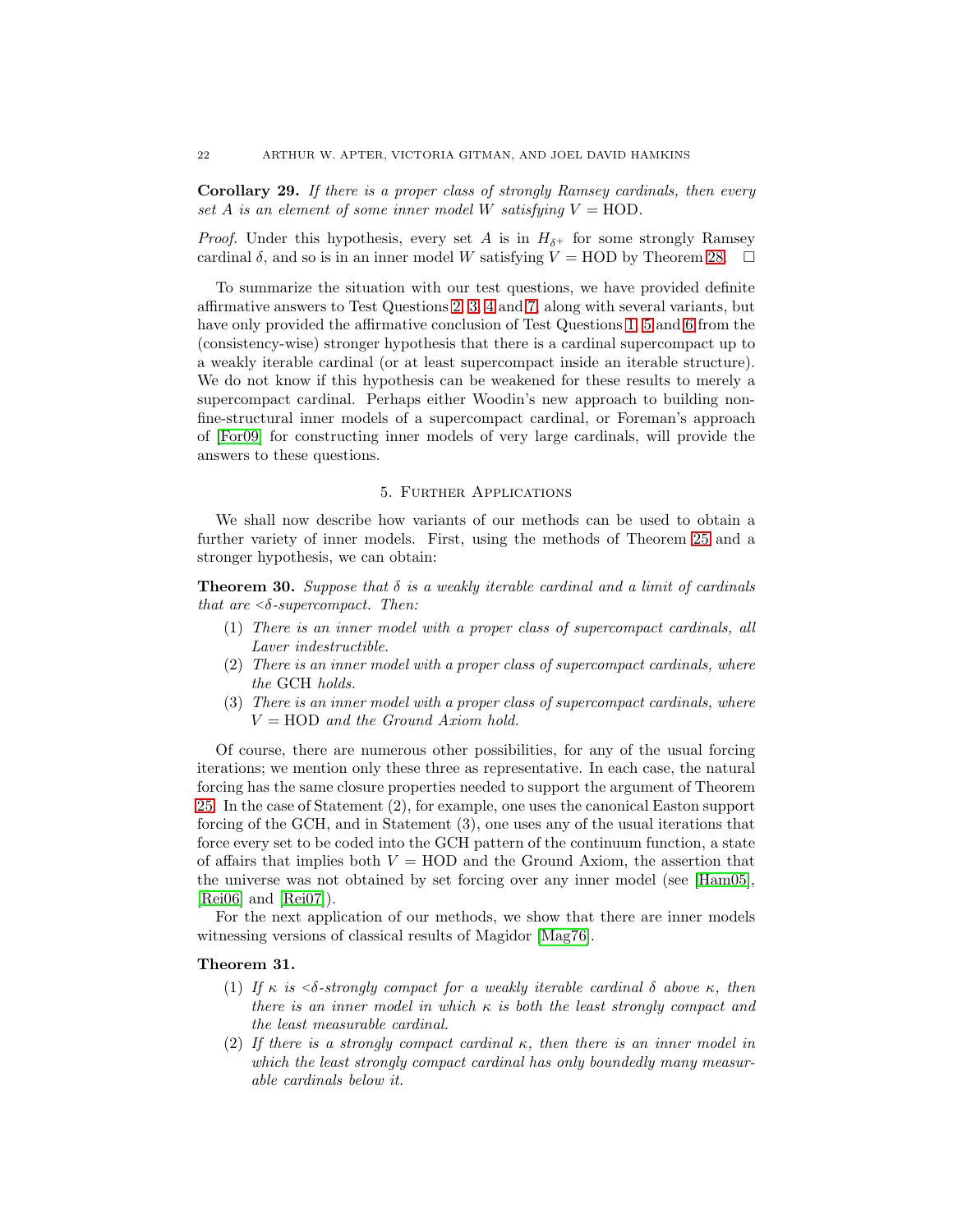- <span id="page-22-0"></span>(3) *If there is a supercompact cardinal* κ*, then for every cardinal* θ*, there is an inner model* W *in which the least strongly compact cardinal is the least supercompact cardinal and for which*  $W^{\theta} \subseteq W$ .
- <span id="page-22-1"></span>(4) *If* κ *is* <sup>&</sup>lt;δ*-supercompact for a weakly iterable cardinal* δ *above* κ*, then there is an inner model in which* κ *is both the least strongly compact and least supercompact cardinal.*

*Proof.* For [\(1\)](#page-21-1), let  $\mathbb P$  be Magidor's notion of iterated Prikry forcing from [\[Mag76\]](#page-24-22), which adds a Prikry sequence to every measurable cardinal below  $\kappa$ . Since  $|\mathbb{P}| = \kappa$ , it is small with respect to  $\delta$ . By the arguments of [\[Mag76\]](#page-24-22), the cardinal  $\kappa$  becomes both the least strongly compact and the least measurable cardinal in  $V_{\delta}^{\mathbb{P}}$  $\delta^{\mathbb{P}}$ . Thus, by Theorem [21,](#page-16-2) there is an inner model in which the least strongly compact cardinal is the least measurable cardinal, and by the methods from the second part of the proof of Theorem [22,](#page-16-1) this cardinal may be taken as  $\kappa$  itself.

For  $(2)$ , we begin by noting that the partial ordering  $\mathbb P$  mentioned in the preceding paragraph is not  $\lt \kappa$ -friendly. However, in analogy to the first proof given for Theorem [8,](#page-4-0) for every  $\gamma < \kappa$ , let  $\mathbb{P}_{\gamma}$  be Magidor's notion of iterated Prikry forcing from [\[Mag76\]](#page-24-22) which adds a Prikry sequence to every measurable cardinal in the open interval  $(\gamma, \kappa)$ . By [\[Mag76\]](#page-24-22), forcing with  $\mathbb{P}_{\gamma}$  adds no subsets to  $\gamma$ . Let  $\mathbb{P}^*$  =  $\bigoplus \{\mathbb{P}_{\gamma} \mid \gamma < \kappa\}$  be their lottery sum. Magidor's arguments of [\[Mag76\]](#page-24-22) together with  $\mathbb{P}^*$ 's definition as a lottery sum show that after forcing with  $\mathbb{P}^*$ , for some  $\gamma < \kappa$ ,  $\kappa$  is the least strongly compact cardinal, and there are no measurable cardinals in the open interval  $(\gamma, \kappa)$ . Since  $\mathbb{P}^*$  is  $\langle \kappa$ -friendly, [\(2\)](#page-21-2) now follows by Theorem [10.](#page-4-1)

For [\(3\)](#page-22-0), let  $\gamma < \kappa$ , and let  $\mathbb{P}_{\gamma}$  be the Easton support iteration of length  $\kappa$ which adds a non-reflecting stationary set of ordinals of cofinality  $\omega$  to every nonmeasurable regular limit of strong cardinals in the open interval  $(\gamma, \kappa)$ . (In other words,  $\mathbb{P}_{\gamma}$  does trivial forcing except at those  $\delta \in (\gamma, \kappa)$  which are non-measurable regular limits of strong cardinals, where it adds a non-reflecting stationary set of ordinals of cofinality  $\omega$  to  $\delta$ .) By the remarks in [\[Apt05,](#page-23-0) Section 2], after forcing with  $\mathbb{P}_{\gamma}$ ,  $\kappa$  becomes both the least strongly compact and least supercompact cardinal. Let  $\mathbb{P} = \bigoplus \{\mathbb{P}_{\gamma} \mid \gamma < \kappa\}$  be their lottery sum. Since  $\mathbb{P}$  is  $\langle \kappa$ -superfriendly, [\(3\)](#page-22-0) now follows by Theorem [13.](#page-6-3)

Finally, for [\(4\)](#page-22-1), we note that for any  $\gamma < \kappa$ ,  $\mathbb{P}_{\gamma}$  of the preceding paragraph is  $\langle \kappa \text{-frind} \rangle$ , since it is  $\langle \kappa \text{-superfriend} \rangle$ . Because  $|\mathbb{P}_{\gamma}| = \kappa$ , [\(4\)](#page-22-1) now follows by Theorem [21](#page-16-2) and the methods from the second part of the proof of Theorem [22.](#page-16-1)  $\Box$ 

Before stating our next application, we briefly recall some definitions. Say that a model V of ZFC containing supercompact cardinals satisfies *level by level equivalence between strong compactness and supercompactness* if for every  $\kappa < \lambda$  regular cardinals,  $\kappa$  is  $\lambda$  strongly compact if and only if  $\kappa$  is  $\lambda$  supercompact. Say that a model V of ZFC containing supercompact cardinals satisfies *level by level inequivalence between strong compactness and supercompactness* if for every nonsupercompact measurable cardinal  $\kappa$ , there is some  $\lambda > \kappa$  such that  $\kappa$  is  $\lambda$  strongly compact yet  $\kappa$  is not  $\lambda$  supercompact. Models satisfying level by level equivalence between strong compactness and supercompactness were first constructed in [\[AS97\]](#page-24-23), and models satisfying level by level inequivalence between strong compactness and supercompactness have been constructed in [\[Apt02\]](#page-23-1), [\[Apt10\]](#page-24-24) and [\[Apt11\]](#page-24-25).

#### <span id="page-22-2"></span>Theorem 32.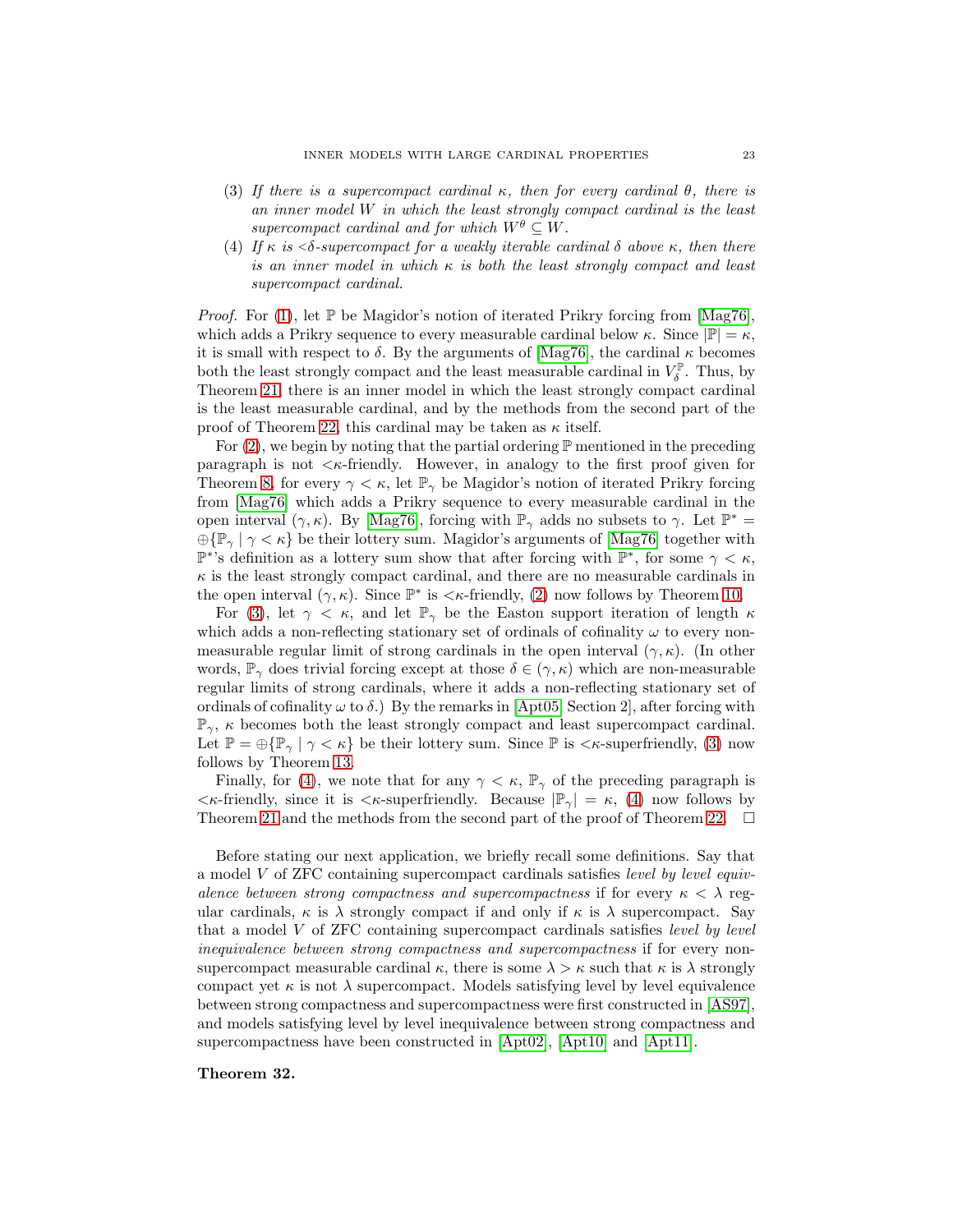#### 24 ARTHUR W. APTER, VICTORIA GITMAN, AND JOEL DAVID HAMKINS

- (1) *If the* GCH *holds and* κ *is* <sup>&</sup>lt;δ*-supercompact for a weakly iterable cardinal* δ *above* κ*, then there is an inner model in which* κ *is supercompact and the* GCH *and level by level equivalence between strong compactness and supercompactness hold.*
- <span id="page-23-2"></span>(2) *If the* GCH *holds and* κ *is* δ*-supercompact for a weakly iterable cardinal* δ *above* κ*, then there is an inner model in which* κ *is supercompact and the* GCH *and level by level inequivalence between strong compactness and supercompactness hold.*

*Proof.* For [\(1\)](#page-22-2), assume that  $\kappa$  and  $\delta$  are least such that  $\kappa$  is  $\delta$ -supercompact and  $\delta$  is a weakly iterable cardinal. Let  $\mathbb P$  be the class forcing from [\[AS97\]](#page-24-23) defined over  $V_{\delta}$  such that  $V_{\delta}^{\mathbb{P}}$  $\delta^{\mathbb{P}^{\mathbb{P}}}_{\delta}$  = " $\kappa$  is supercompact, and the GCH and level by level equivalence between strong compactness and supercompactness hold". We refer readers to [\[AS97,](#page-24-23) Section 3] for the exact definition of P, which is rather complicated. We do note, however, that if  $\langle M, \delta, U \rangle$  is an iterable structure containing  $V_{\delta}$ , then because  $\kappa$  and  $\delta$  are least such that  $\kappa$  is  $\langle \delta \rangle$ -supercompact and  $\delta$  is weakly iterable,  $\mathbb P$  is useful for the ultrapower embedding. Therefore, by Theorem [24,](#page-18-1) there is an inner model containing a supercompact cardinal in which the GCH and level by level equivalence between strong compactness and supercompactness hold, and by the methods from the second part of the proof of Theorem [22,](#page-16-1) this cardinal may be taken as  $\kappa$  itself.

For [\(2\)](#page-23-2), assume that  $\kappa$  and  $\delta$  are least such that  $\kappa$  is  $\delta$ -supercompact and  $\delta$ is a weakly iterable cardinal. It is a general fact that if  $\gamma$  is  $\rho$ -supercompact,  $\rho$ is weakly iterable, and  $j: V \to M$  is an elementary embedding witnessing the  $\rho$ supercompactness of  $\gamma$ , then  $M \models {\varphi}$  is weakly iterable". Therefore, by the proof of [\[Apt10,](#page-24-24) Theorem 2], there are cardinals  $\kappa_0 < \delta_0 < \kappa$  and a partial ordering  $\mathbb{P} \in V_{\delta_0}$ such that  $V_{\delta_0}^{\mathbb{P}} \models \mathcal{K}_0$  is supercompact, and the GCH and level by level inequivalence between strong compactness and supercompactness hold". Thus, by Theorem [21,](#page-16-2) there is an inner model containing a supercompact cardinal in which the GCH and level by level inequivalence between strong compactness and supercompactness hold, and by the methods from the second part of the proof of Theorem [22,](#page-16-1) this cardinal may be taken as  $\kappa$  itself.

We mentioned at the opening of this article that we take our test questions as representative of the many more similar questions one could ask, inquiring about the existence of inner models realizing various large cardinal properties usually obtained by forcing. We would similarly like to take our answers—and in particular, the three proof methods we have described—as providing a key to answering many of them. Indeed, we encourage the reader to go ahead and formulate similar interesting questions and see if these methods are able to provide an answer. Going forward, we are especially keen to find or learn of generalizations of our first two methods, in Theorems [10,](#page-4-1) [11](#page-5-0) and [13,](#page-6-3) which might allow us to find the more robust inner models provided by these methods for a greater variety of situations.

### **REFERENCES**

- <span id="page-23-1"></span>[Apt02] Arthur W. Apter. On level by level equivalence and inequivalence between strong compactness and supercompactness. Fundamenta Mathematicae, 171(1):77–92, 2002.
- <span id="page-23-0"></span>[Apt05] Arthur W. Apter. Diamond, square, and level by level equivalence. Archive for Mathematical Logic, 44(3):387–395, 2005.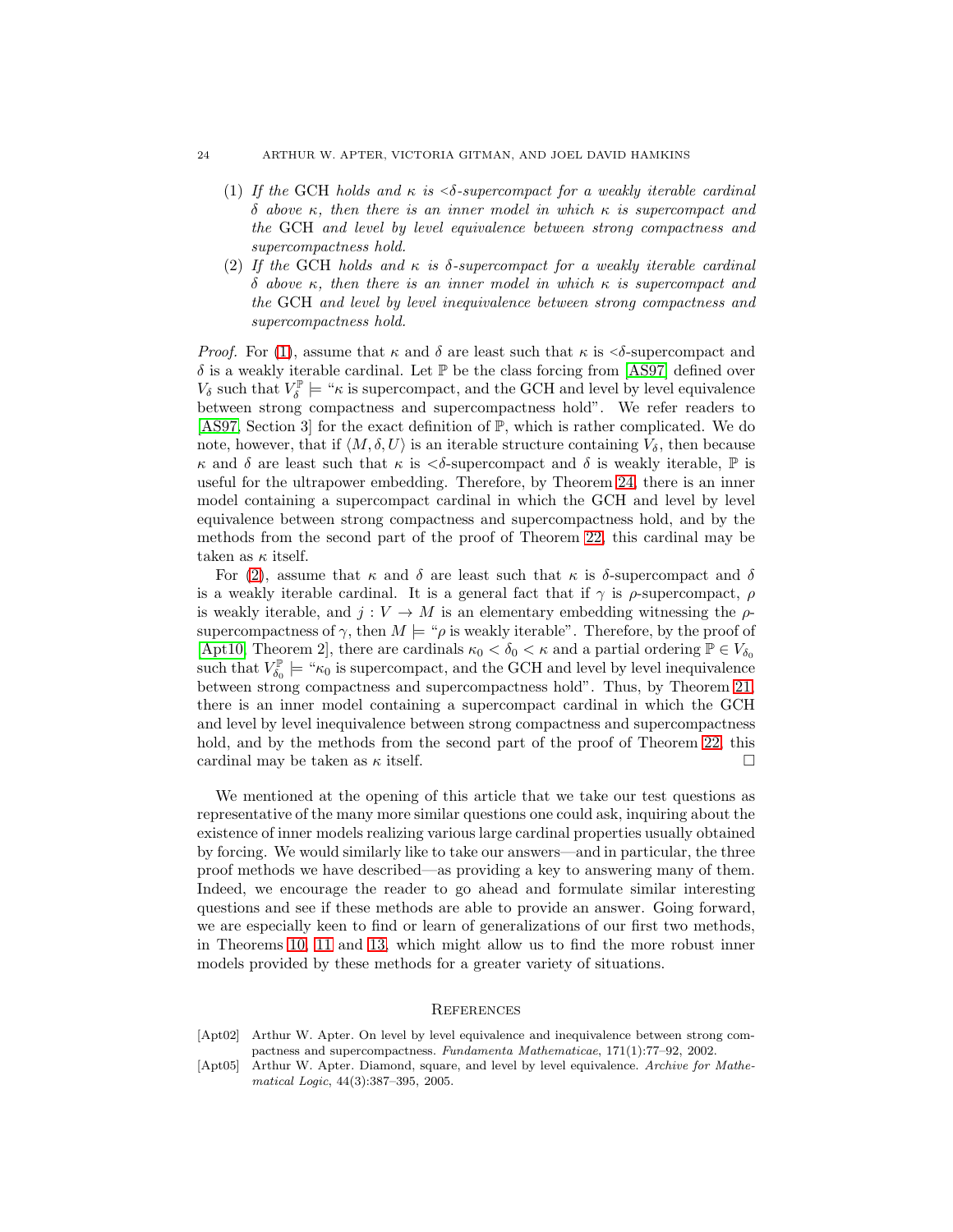- <span id="page-24-24"></span>[Apt10] Arthur W. Apter. Tallness and level by level equivalence and inequivalence. Mathematical Logic Quarterly, 56(1):4–12, 2010.
- <span id="page-24-25"></span>[Apt11] Arthur W. Apter. Level by level inequivalence beyond measurability. Archive for Mathematical Logic, 50(7-8):707–712, 2011.
- <span id="page-24-23"></span>[AS97] Arthur W. Apter and Saharon Shelah. On the strong equality between supercompactness and strong compactness. Transactions of the American Mathematical Society, 349(1):103–128, 1997.
- <span id="page-24-3"></span>[Bau84] James E. Baumgartner. Applications of the Proper Forcing Axiom. In Kenneth Kunen and Jerry Vaughan, editors, Handbook of Set Theoretic Topology, pages 913–959. North– Holland, Amsterdam, 1984.
- <span id="page-24-17"></span>[BT09] Andrew Brooke-Taylor. Large cardinals and definable well-orders on the universe. Journal of Symbolic Logic, 74(2):641–654, 2009.
- <span id="page-24-9"></span>[DF08] Natasha Dobrinen and Sy D. Friedman. Internal consistency and global co-stationarity of the ground model. Journal of Symbolic Logic, 73(2):512–521, 2008.
- <span id="page-24-10"></span>[DF10] Natasha Dobrinen and Sy D. Friedman. The consistency strength of the tree property at the double successor of a measurable cardinal. Fundamenta Mathematicae, 208(2):123– 153, 2010.
- <span id="page-24-20"></span>[For09] Matthew D. Foreman. Smoke and mirrors: combinatorial properties of small cardinals equiconsistent with huge cardinals. Advances in Mathematics, 222(2):565–595, 2009.
- <span id="page-24-0"></span>[Fri06] Sy D. Friedman. Internal consistency and the inner model hypothesis. Bulletin of Symbolic Logic, 12(4):591–600, 2006.
- <span id="page-24-19"></span>[Fri09] Shoshana Friedman. Aspects of HOD, Supercompactness, and Set Theoretic Geology. PhD thesis, The Graduate Center of the City University of New York, September 2009.
- <span id="page-24-4"></span>[GHJ] Victoria Gitman, Joel David Hamkins, and Thomas A. Johnstone. What is the theory ZFC without power set? Submitted for publication.
- <span id="page-24-12"></span>[Git11] Victoria Gitman. Ramsey-like cardinals. The Journal of Symbolic Logic, 76(2):519–540, 2011.
- <span id="page-24-13"></span>[GW11] Victoria Gitman and Philip D. Welch. Ramsey-like cardinals II. The Journal of Symbolic Logic,  $76(2):541-560$ ,  $2011$ .
- <span id="page-24-2"></span>[Ham94] Joel David Hamkins. Fragile measurability. Journal of Symbolic Logic, 59(1):262–282, 1994.
- <span id="page-24-7"></span>[Ham00] Joel David Hamkins. The lottery preparation. Annals of Pure and Applied Logic, 101:103–146, 2000.
- <span id="page-24-21"></span>[Ham05] Joel David Hamkins. The Ground Axiom. Oberwolfach Report, 55:3160–3162, 2005.
- <span id="page-24-5"></span>[HS] Joel David Hamkins and Daniel Seabold. Boolean ultrapowers. In preparation.
- <span id="page-24-18"></span>[Kun70] Kenneth Kunen. Some applications of iterated ultrapowers in set theory. Annals of Mathematical Logic, 1:179–227, 1970.
- <span id="page-24-1"></span>[Lav78] Richard Laver. Making the supercompactness of  $\kappa$  indestructible under  $\kappa$ -directed closed forcing. Israel Journal of Mathematics, 29(4):385–388, 1978.
- <span id="page-24-8"></span>[LS67] Azriel Lévy and Robert M. Solovay. Measurable cardinals and the continuum hypothesis. Israel Journal of Mathematics, 5:234–248, 1967.
- <span id="page-24-22"></span>[Mag76] Menachem Magidor. How large is the first strongly compact cardinal? or a study on identity crises. Annals of Mathematical Logic, 10(1):33–57, 1976.
- <span id="page-24-11"></span>[Mit79] William J. Mitchell. Ramsey cardinals and constructibility. Journal of Symbolic Logic, 44(2):260–266, 1979.
- <span id="page-24-15"></span>[Rei06] Jonas Reitz. The Ground Axiom. PhD thesis, The Graduate Center of the City University of New York, September 2006.
- <span id="page-24-16"></span>[Rei07] Jonas Reitz. The Ground Axiom. Journal of Symbolic Logic, 72(4):1299–1317, 2007.
- <span id="page-24-6"></span>[Sol74] Robert M. Solovay. Strongly compact cardinals and the GCH. In Leon Henkin et. al., editor, Proceedings of the Tarski Symposium, Proceedings Symposia Pure Mathematics, volume XXV, University of California, Berkeley, 1971, pages 365–372. American Mathematical Society, Providence, Rhode Island, 1974.
- <span id="page-24-14"></span>[Wel04] Philip Welch. On unfoldable cardinals, omega cardinals, and the beginning of the Inner Model Hierarchy. Archive for Mathematical Logic, 43(4):443–458, 2004.